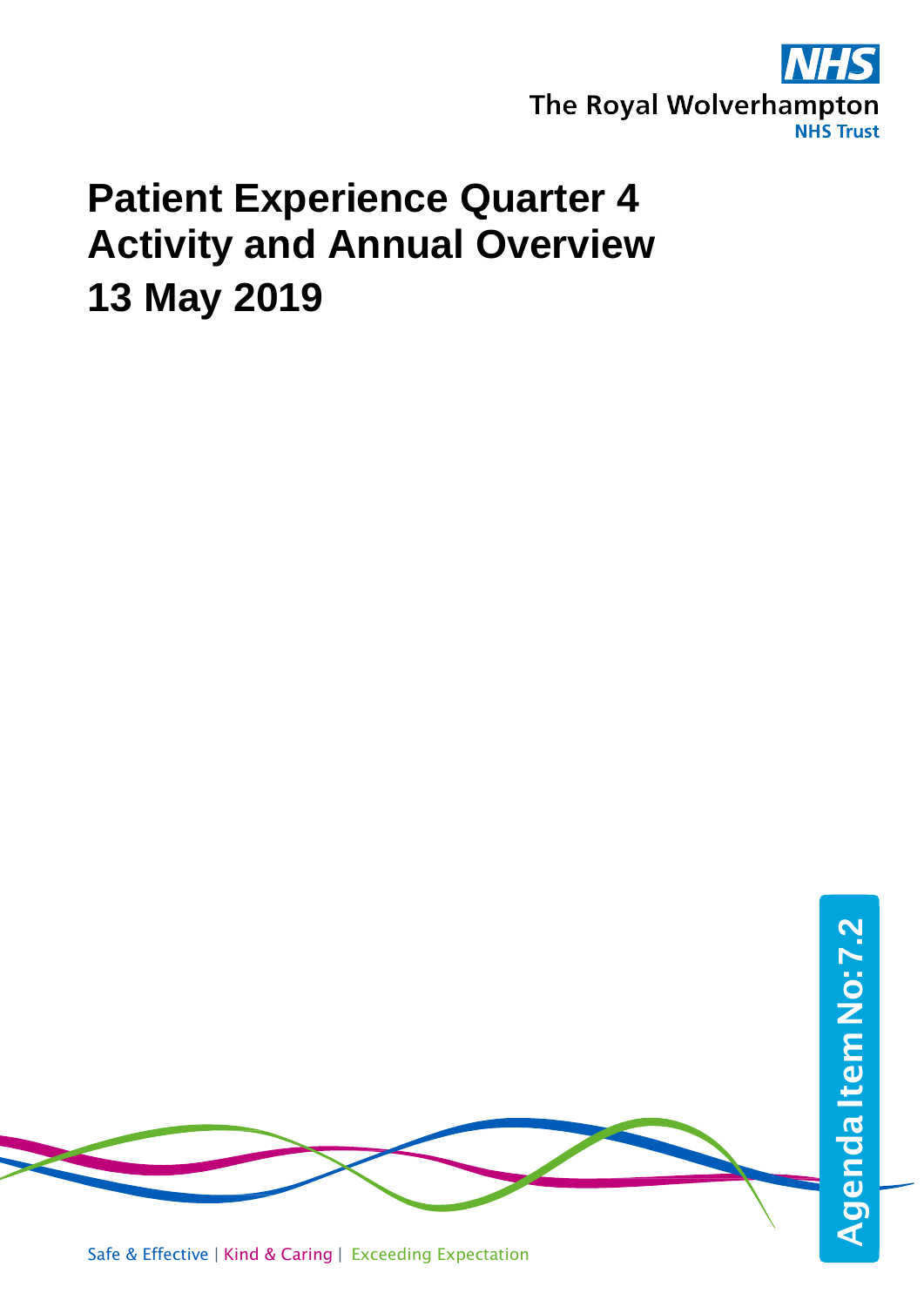# The Royal Wolverhampton

|--|

| <b>NHS Irust</b>               |                                                                                                                                                                                                                                                                                                                                                                                                            |  |  |
|--------------------------------|------------------------------------------------------------------------------------------------------------------------------------------------------------------------------------------------------------------------------------------------------------------------------------------------------------------------------------------------------------------------------------------------------------|--|--|
| <b>Trust Board Report</b>      |                                                                                                                                                                                                                                                                                                                                                                                                            |  |  |
| <b>Meeting Date:</b>           | 13 May 2019                                                                                                                                                                                                                                                                                                                                                                                                |  |  |
| Title:                         | Patient Experience Report - Q4 Activity and Annual<br>Overview (April 2018 to March 2019).                                                                                                                                                                                                                                                                                                                 |  |  |
| <b>Executive Summary:</b>      | This report provides details of formal complaints,<br>informal PALS (Patient Advice and Liaison Service)<br>concerns, Friends & Family Test (FFT) and<br>compliments<br>received<br>by<br><b>The</b><br>Royal<br>Wolverhampton NHS Trust from 1 April 2018 to 31<br>March 2019 and an overview of the work<br>undertaken within the volunteering remit.<br>The report identifies the numbers and themes of |  |  |
|                                | formal written complaints which are reported on a<br>quarterly basis to NHS Digital (formally known as<br>the Health and Social Care Information Centre<br>(HSCIC), alongside compliments received.                                                                                                                                                                                                        |  |  |
|                                | This report provides an update on progress in terms<br>of agreed patient experience metrics; an overview<br>of key issues arising out of feedback from patients,<br>carers and relatives about their experience of care<br>with the Trust and an overview of progress with<br>programmes<br>intended<br>work<br>to<br>improve<br>the<br>experience of patients in the care of the Trust.                   |  |  |
| <b>Action Requested:</b>       | <b>Receive</b>                                                                                                                                                                                                                                                                                                                                                                                             |  |  |
| For the attention of the Board |                                                                                                                                                                                                                                                                                                                                                                                                            |  |  |
|                                | Compliance with statutory regulations for complaint<br>handling i.e. The NHS and Social Care complaint<br>Regulations 2009 <sup>1</sup><br>Complaint<br>handling approach based<br>the<br>on<br>principles of good complaints' handling. These have<br>been published by the Parliamentary and Health<br>Service Ombudsman and endorsed by the Local                                                       |  |  |
| <b>Assure</b>                  | Government Ombudsman and the principles are:<br>Getting it right<br>Being customer focused<br>Being open and accountable<br>Acting fairly and proportionately<br>Putting things right<br>Seeking continuous improvement<br>٠<br>Compliance with all mandatory patient<br>٠                                                                                                                                 |  |  |

<span id="page-1-0"></span>1 [http://www.legislation.gov.uk/uksi/2009/309/pdfs/uksi\\_20090309\\_en.pdf](http://www.legislation.gov.uk/uksi/2009/309/pdfs/uksi_20090309_en.pdf)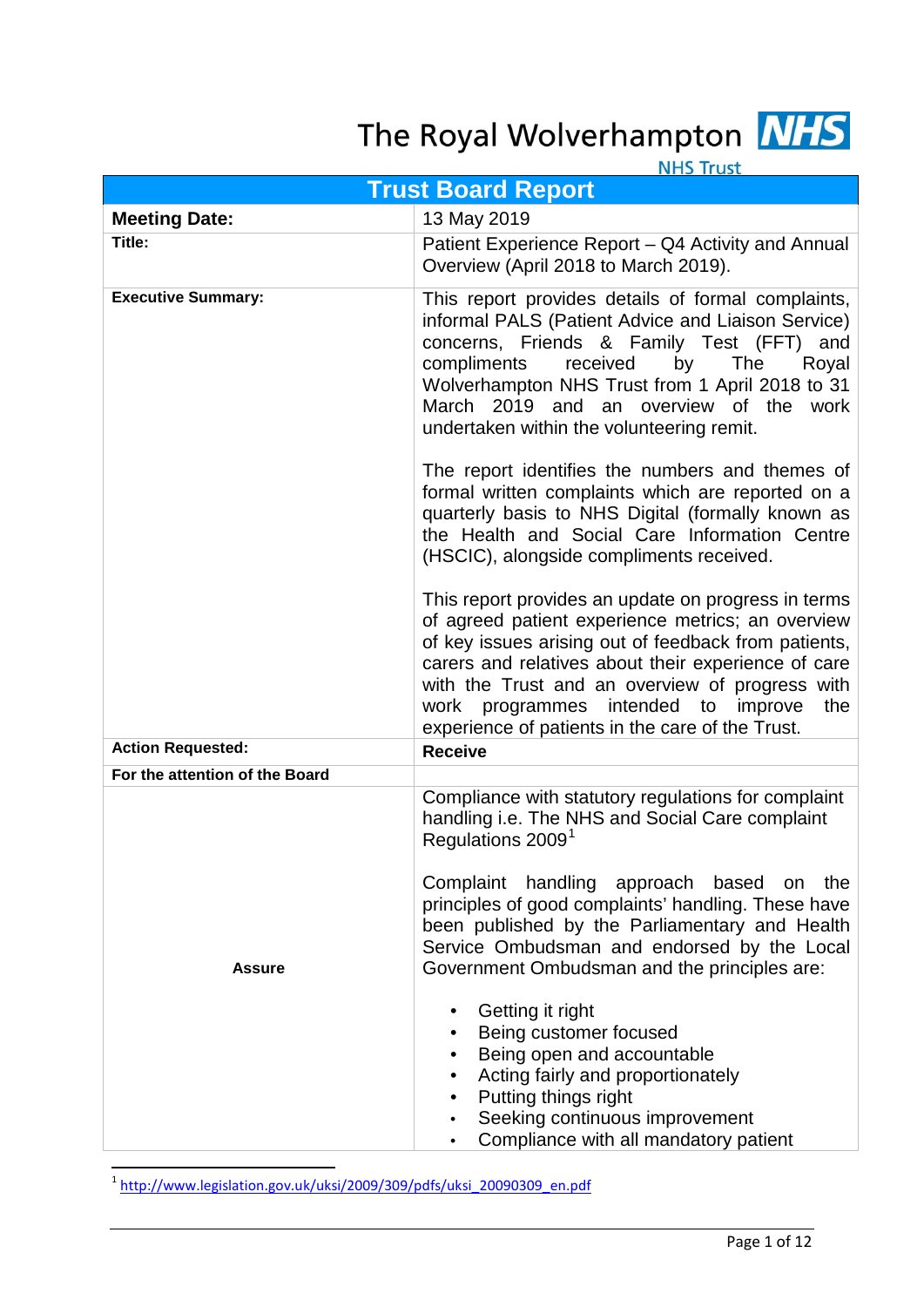|                                            | surveys.                                                                                                                                                                      |
|--------------------------------------------|-------------------------------------------------------------------------------------------------------------------------------------------------------------------------------|
|                                            | Number of cases breaches occurred. Internal data<br>for complaints management. Calculations made<br>against organisational timeframe in accordance<br>with complaints policy. |
| Advise                                     |                                                                                                                                                                               |
| <b>Alert</b>                               | <b>None</b>                                                                                                                                                                   |
| <b>Author + Contact Details:</b>           | Alison Dowling<br>Head of Patient Experience and Public Involvement<br>Tel 01902 695363 Email: alison.dowling1@nhs.net                                                        |
| <b>Links to Trust Strategic Objectives</b> | 1. Create a culture of compassion, safety and quality<br>2. Proactively seek opportunities to develop our services                                                            |
| <b>Resource Implications:</b>              | None                                                                                                                                                                          |

| <b>CQC Domains</b>                   | Safe: patients, staff and the public are protected from abuse and<br>avoidable harm.<br>Effective: care, treatment and support achieves good outcomes,<br>helping people maintain quality of life and is based on the best<br>available evidence.<br>Caring: Staff aim to involve and treat everyone with compassion,<br>kindness, dignity and respect.<br>Responsive: services are organised so that they meet people's<br>needs.<br>Well-led: the leadership, management and governance of the<br>organisation make sure it's providing high-quality care that's based<br>around individual needs, that it encourages learning and innovation,<br>and that it promotes an open and fair culture. |  |
|--------------------------------------|----------------------------------------------------------------------------------------------------------------------------------------------------------------------------------------------------------------------------------------------------------------------------------------------------------------------------------------------------------------------------------------------------------------------------------------------------------------------------------------------------------------------------------------------------------------------------------------------------------------------------------------------------------------------------------------------------|--|
| <b>Equality and Diversity Impact</b> | N/A                                                                                                                                                                                                                                                                                                                                                                                                                                                                                                                                                                                                                                                                                                |  |
| <b>Risks: BAF/TRR</b>                | None                                                                                                                                                                                                                                                                                                                                                                                                                                                                                                                                                                                                                                                                                               |  |
| <b>Risk: Appetite</b>                | Risk will be dependent upon compliance with statutory<br>timeframes for complaint handling and PHSO<br>recommendations.                                                                                                                                                                                                                                                                                                                                                                                                                                                                                                                                                                            |  |
| <b>Public or Private:</b>            | Public                                                                                                                                                                                                                                                                                                                                                                                                                                                                                                                                                                                                                                                                                             |  |
| Other formal bodies involved:        | None                                                                                                                                                                                                                                                                                                                                                                                                                                                                                                                                                                                                                                                                                               |  |
| <b>References</b>                    |                                                                                                                                                                                                                                                                                                                                                                                                                                                                                                                                                                                                                                                                                                    |  |
| <b>NHS Constitution:</b>             | In determining this matter, the Board should have regard to the<br>Core principles contained in the Constitution of:<br>Equality of treatment and access to services<br>$\bullet$<br>High standards of excellence and professionalism<br>Service user preferences<br>Cross community working<br><b>Best Value</b><br>Accountability through local influence and scrutiny<br>$\bullet$                                                                                                                                                                                                                                                                                                              |  |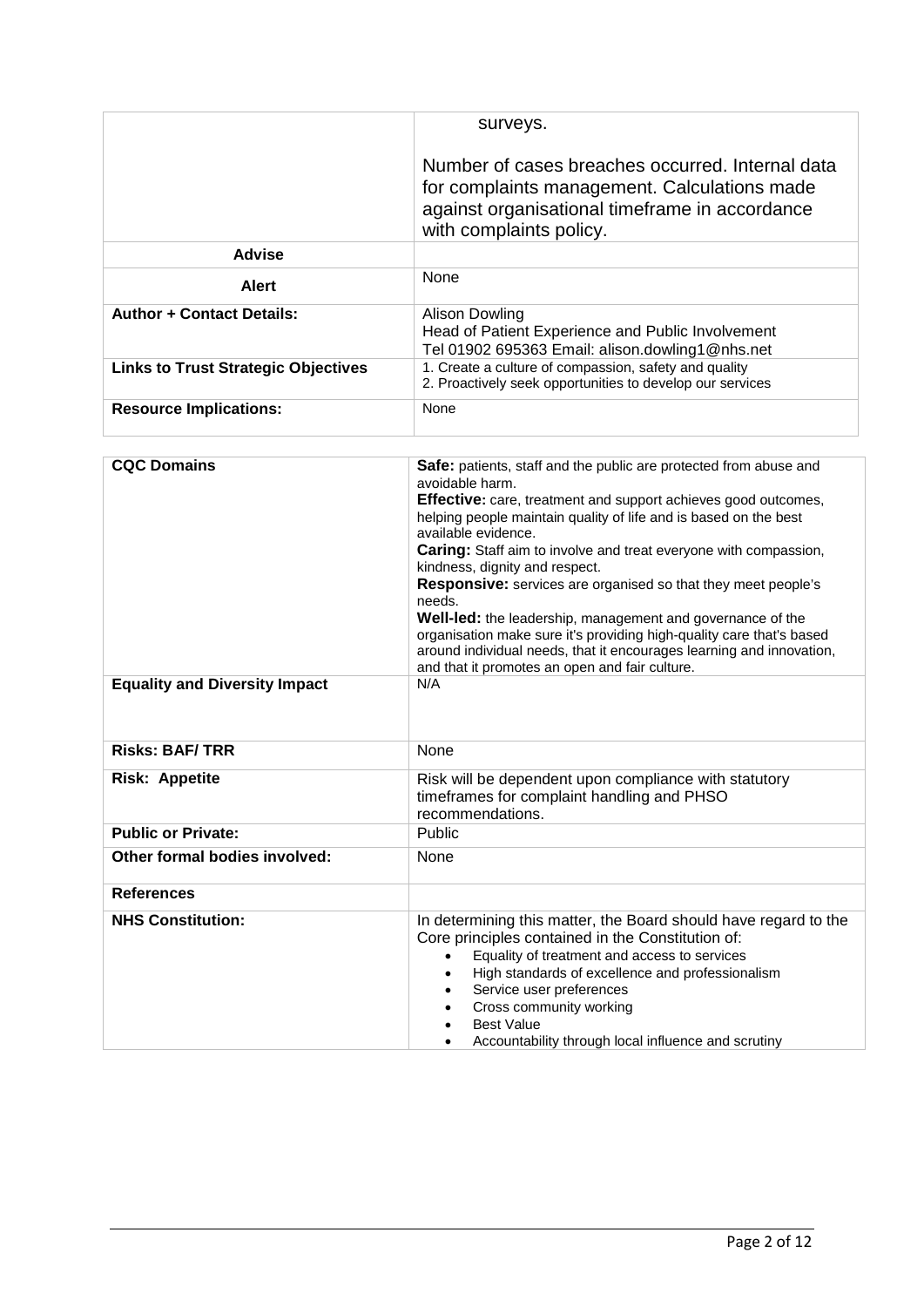### **Report Details**

### 1 **Formal Complaints**

The Royal Wolverhampton NHS Trust is organised into three clinical divisions, namely Surgical Services, Emergency and Medical Services and Community, Children's and Support Services Division. These are then collectively supported by Corporate Services and Estates and Facilities.

The formal complaint numbers received during 2018/19 have been collected for each division and the number and type of complaints received for the Royal Wolverhampton NHS Trust have been closely monitored and analysed in order to collate themes and trends to assist in shaping future service improvements.

All new complaints are triaged by the central complaints team with complainants given the opportunity of having their experience addressed informally through PALS where timely intervention is felt possible.

In 2018/19 the Trust received 414 formal complaints: 86 in Q1, 110 in Q2, 94 in Q3 and 124 in Q4. This is consistent with the volume received for the previous financial year. Complaints performance against activity (inpatient episodes for 2018/19) equates to 0.3% which is consistent with the previous year.



The volume of formal complaints and PALS concerns received by the Patient Experience Team each quarter is illustrated in the table below.

During the year there were 72 complaints which did not meet the safeguarding criteria section 42 and were subject to a complaint investigation, compared to 31 for year 2017/18.

The Trust will be undertaking a detailed analysis of these 72 cases to determine whether these cases have been inappropriately referred or whether Trust's processes/practices have resulted in the need for the referral to be made. From these 72 cases it is noted that 50 were not upheld, 12 partially and 3 fully upheld. The remainder are still under investigation and the outcomes are yet to be determined.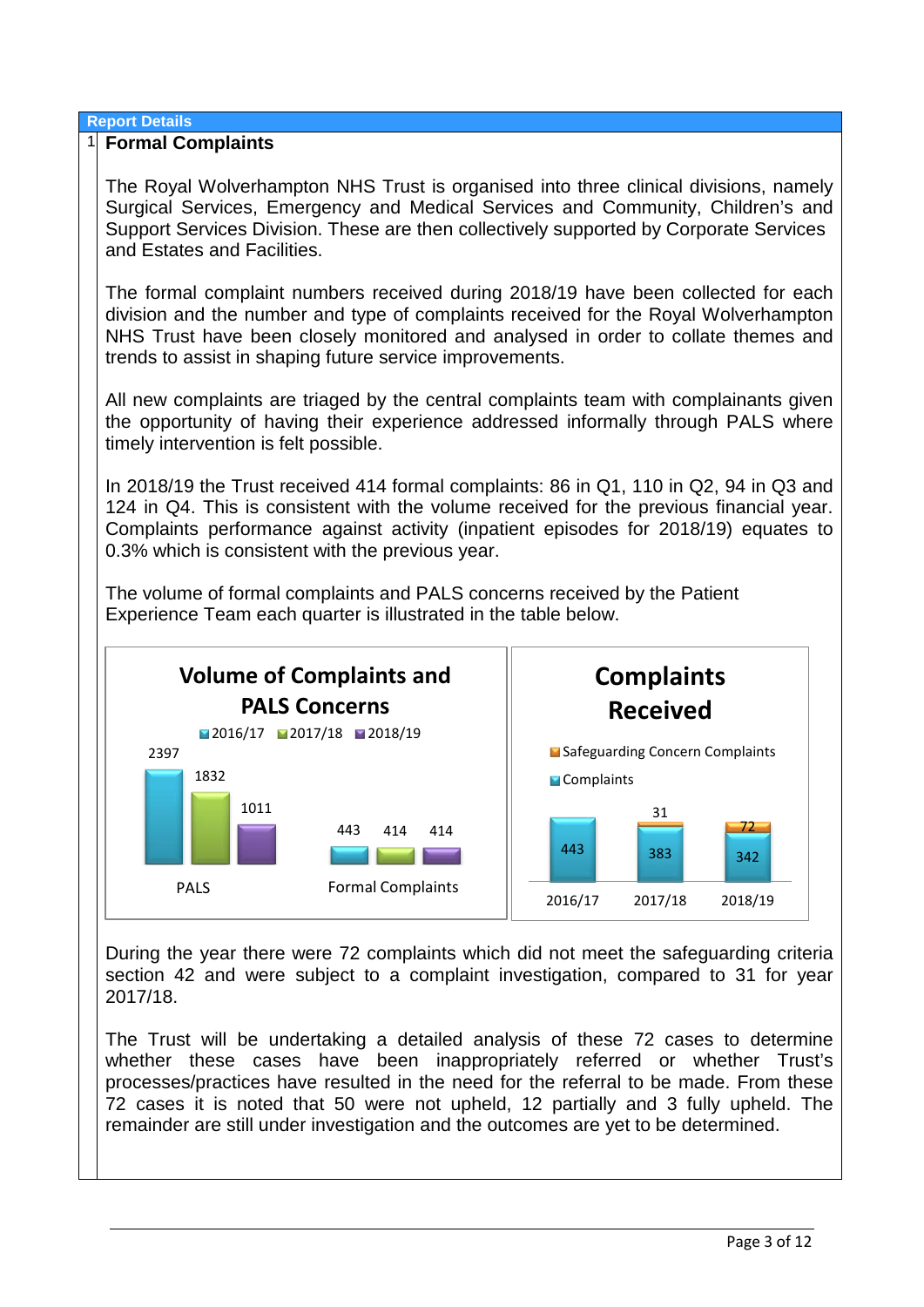The patient experience team will meet with the Safeguarding team to discuss where there may be a need to consider bespoke training in these nursing homes or with specific staff to increase awareness.



For the year, 62 complaints were re-opened, of which only 6% were upheld. Each further letter received is assessed on its own merit in order to determine the appropriateness of re-opening the complaint.

### **Response Rate Compliance**

In 2018/19 the Trust investigated, responded and closed 393 formal complaints (Q1 84; Q2 99; Q3 103; Q4 107). Overall the Trust responded to an average of 99% in accordance with the organisational timeframe of 30 working days (or consent to breach was agreed due to extenuating circumstances or complexity).

The response rate compliance ranges between 97% and 100% per quarter in comparison to 87.00% and 100% in 2017/18. This increase in performance demonstrates the effectiveness of and compliance with the complaints policy.

Please note that the cases closed during the period may not necessarily agree with the cases received due to the receipt date or completion dates falling outside of reporting period.

### **Complaint Outcomes**

The Trust is required under the relevant complaints legislation to assess and record whether or not the issues were considered to be substantiated following investigation. The Trust returned the required quarterly KO41a collections to NHS Digital (formally known as the Health and Social Care Information Centre (HSCIC). The returns record the number of written complaints received about hospital and community services made by (or on behalf of) patients received between 1 April 2018 and 31 March 2019.

The data includes the outcome of all complaints which are upheld, not upheld or partially upheld and is broken down by service area (who was complained about) and by subject area (what was complained about) and is available on the public website1. The outcome of a complaint is determined by the investigating officer and is substantiated by information gained as part of the investigation process and categorised using the methodology used by NHS Digital.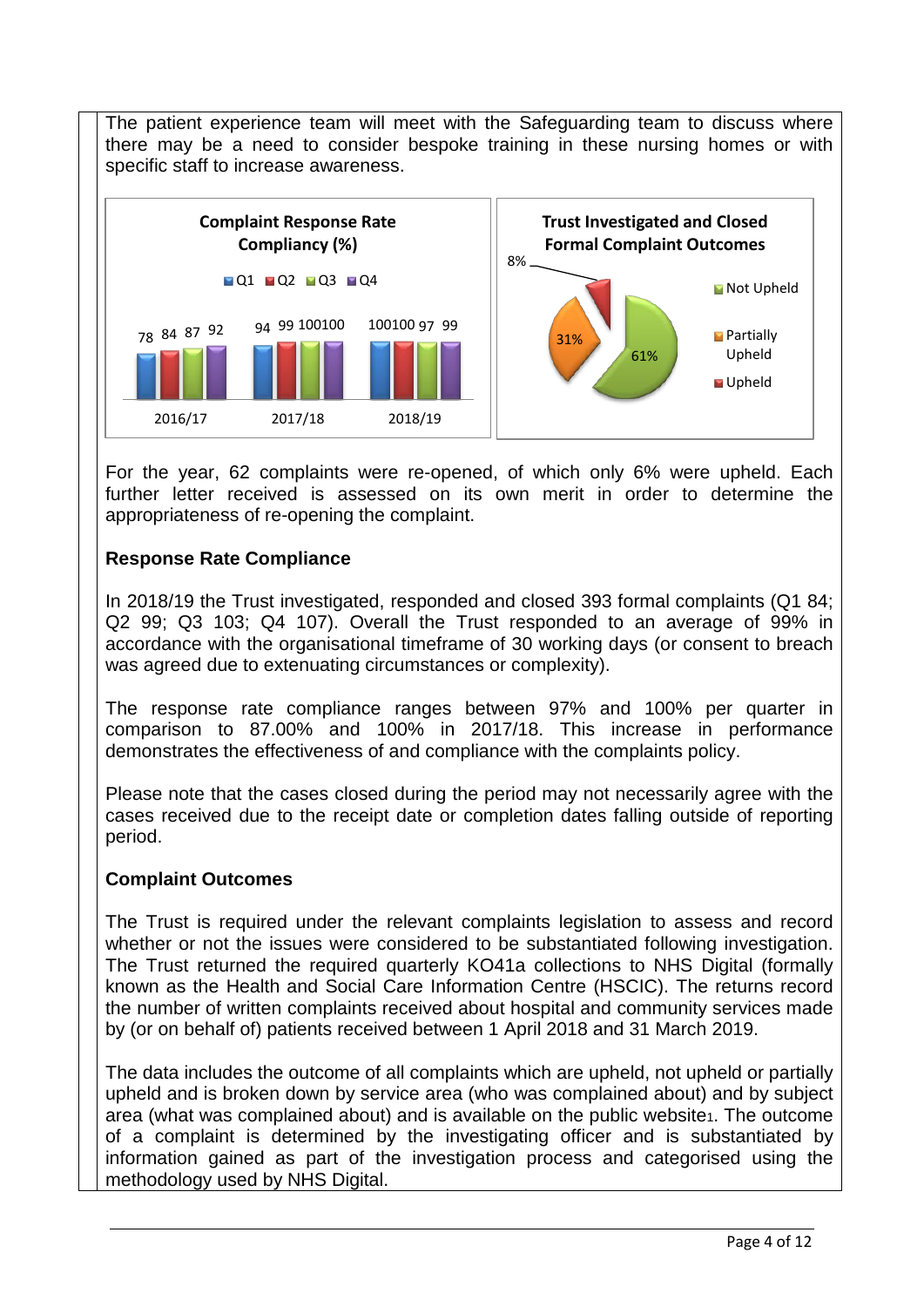Overall during the year 2018/19, the Trust has experienced 61% of cases not upheld, 31% partially and 8% upheld, with all divisions significantly lower than the national average of 33.60% (as recorded by NHS Digital) for cases **upheld.**

Where a complaint has been partly or fully upheld, the Trust will be asked to provide an action plan which sets out how it will improve services in the areas where the failings have been identified. Any identified learning can be shared Trust wide via the Risky Business newsletter.

## **Key Themes**

There is little variation between the key themes of complaints year on year, with the highest subjects being, general care of patient, clinical treatment and diagnosis. (this is also reflected in the key themes quarter on quarter).

A deep dive into the highest volume category (general care of patient with 46 cases) has shown that the largest volume of sub-subject category is for general lack of care, and features consistently across all divisions as in 2017/18. The table below illustrates the top 3 categories.



Of the 158 complaints aligned to this category only 4% (6 cases) were upheld.

Data from the various feedback mechanisms such as complaints, PALS concerns and FFT is triangulated and used as a trigger for the areas which will be subject to inclusion in the Patient Experience Outreach programme. The feedback received during outreach is fed back directly to the area concerned in real time, which allows for any immediate changes required to be made in order to improve the current patient experience.

Each quarter a summary of all actions is provided to the divisional management teams in order to assist in promoting an ethos of reflection and learning Trust wide and to ensure that accountability at divisional level is customary. In conjunction with the information provided on the divisional dashboards the Patient Experience Team liaise with relevant directorates to monitor and ensure compliance to identified actions.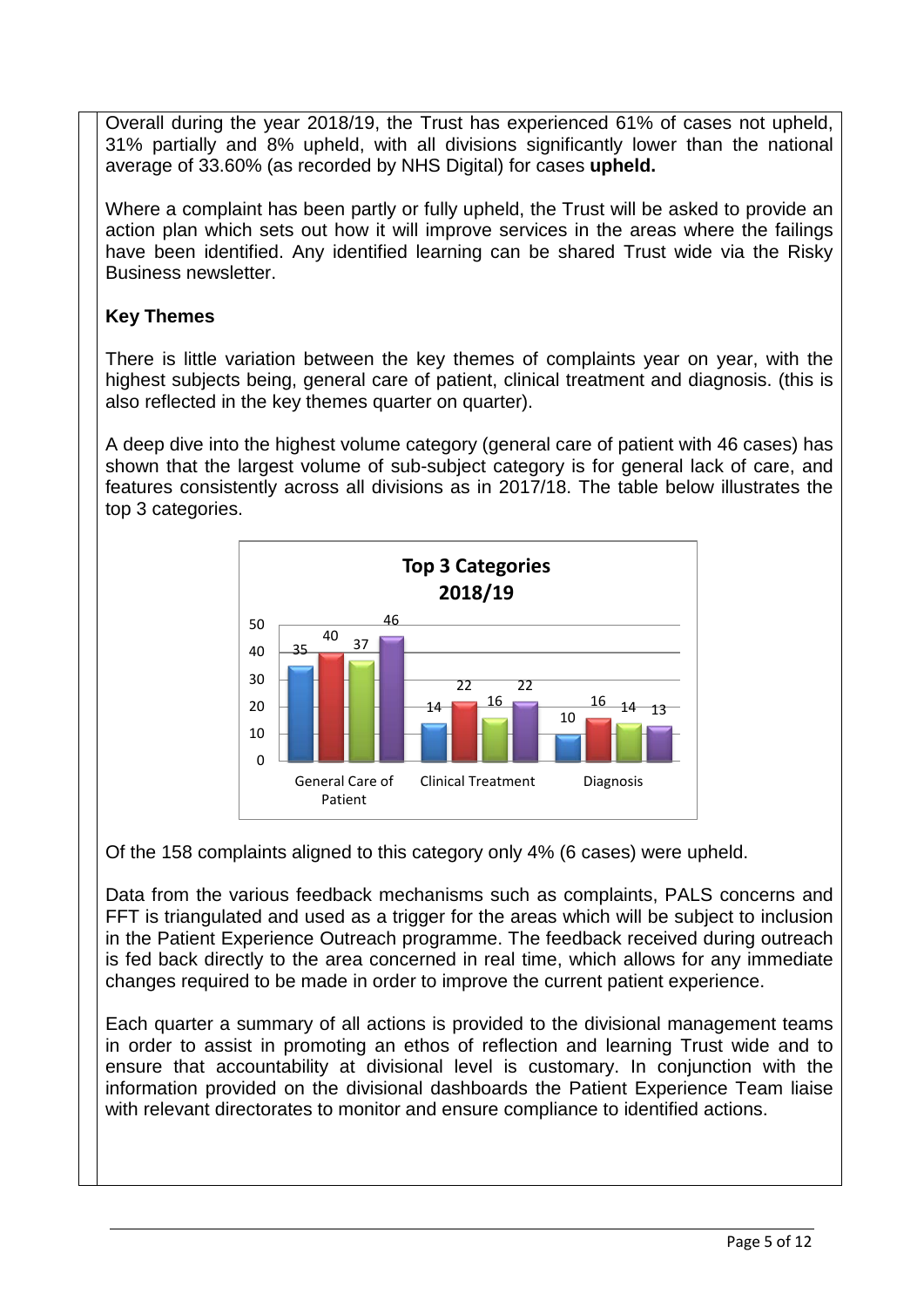### **Parliamentary and Health Service Ombudsman (PHSO)**

During quarter 4 2018/19, there were 4 new cases referred to the PHSO for consideration, for which we are awaiting the provisional views reports.

23 complainants were subject a full PHSO investigation during 2018/19. This represents 5.5% of the total of complaints received. Pleasingly this is an indication of the thoroughness of the response letters provided and of the remedial work undertaken to bring complaints to a resolution satisfactory.

The table below summarises the volume of cases referred to the PHSO for investigation for the year 2018/19.

|                              | Q1 2018/19              | Q2 2018/19 | Q3 2018/19 | Q4 2018/19 |
|------------------------------|-------------------------|------------|------------|------------|
| <b>AMU</b>                   |                         |            |            |            |
| <b>AMU/Elderly Medicine</b>  |                         |            | 1          |            |
| <b>AMU/Respiratory</b>       |                         |            |            |            |
| Cardiology                   |                         |            |            |            |
| Cardiology/Dalt              |                         |            |            |            |
| <b>Community Adults</b>      |                         |            |            |            |
| Dermatology                  |                         |            |            |            |
| ED                           |                         |            | 2          |            |
| ED/Gynae                     |                         |            |            |            |
| Gastro                       |                         |            |            |            |
| <b>General Surgery</b>       | $\overline{\mathbf{z}}$ |            | 1          |            |
| General                      |                         |            |            |            |
| Surgery/Radiology            |                         |            |            |            |
| <b>Head and Neck</b>         |                         |            | 1          |            |
| Oncology/Respiratory/ED      |                         |            |            |            |
| Renal                        |                         |            |            |            |
| Renal/Haem                   |                         |            |            |            |
| <b>Renal/Local Authority</b> |                         |            | 4          |            |
| T& O/UHNM                    |                         |            |            |            |
| Total                        |                         | 4          | 8          | 4          |

In terms of outcomes from investigations undertaken by the PHSO and completed, for quarter 4 2018/19 there were two cases closed, Renal (not upheld) and Cardiology (partially upheld with a financial redress of £1750). No other financial redress was awarded during the year.

In terms of the outcomes of PHSO investigations closed during the year (17 cases), it is noted that no cases were fully upheld and 47% of cases considered were not upheld.

The PHSO refer to their Principles of Remedy when determining the outcome of their investigations and recommendations. The rationale for partially upholding complaints would be because they consider that poor service has led to injustice or hardship.

The below details all cases where the PHSO undertook a full investigation, the outcomes and the respective directorates for 2018/19.

|                              | <b>Not Upheld</b> | <b>Partially Upheld</b> | <b>Upheld</b> |
|------------------------------|-------------------|-------------------------|---------------|
| AMU                          |                   |                         |               |
| <b>AMU/Elderly Medicine</b>  | 1                 |                         |               |
| <b>AMU/Respiratory</b>       | 1                 | 1                       |               |
| Cardiology                   |                   | 1                       |               |
| Cardiology/Dalt              |                   |                         |               |
| <b>Community Adults</b>      |                   |                         |               |
| Dermatology                  | 1                 |                         |               |
| ED                           | 1                 |                         |               |
| <b>ED/Gynae</b>              |                   | 1                       |               |
| Gastro                       |                   |                         |               |
| <b>General Surgery</b>       | 1                 |                         |               |
| General<br>Surgery/Radiology | 1                 |                         |               |
| Gynaecology                  |                   | 1                       |               |
| <b>Head and Neck</b>         |                   |                         |               |
| <b>Obstetrics</b>            | 1                 |                         |               |
| Oncology/Respiratory/E<br>D  |                   |                         |               |
| Oncology                     |                   | 1                       |               |
| Renal                        | 1                 |                         |               |
| Renal/Haem                   | 1                 |                         |               |
| Renal/Local Authority        |                   |                         |               |
| Respiratory                  |                   | 1                       |               |
| T and O/UHNM                 |                   |                         |               |
| T and O                      | 1                 |                         |               |
| Total                        | 10                | 7                       |               |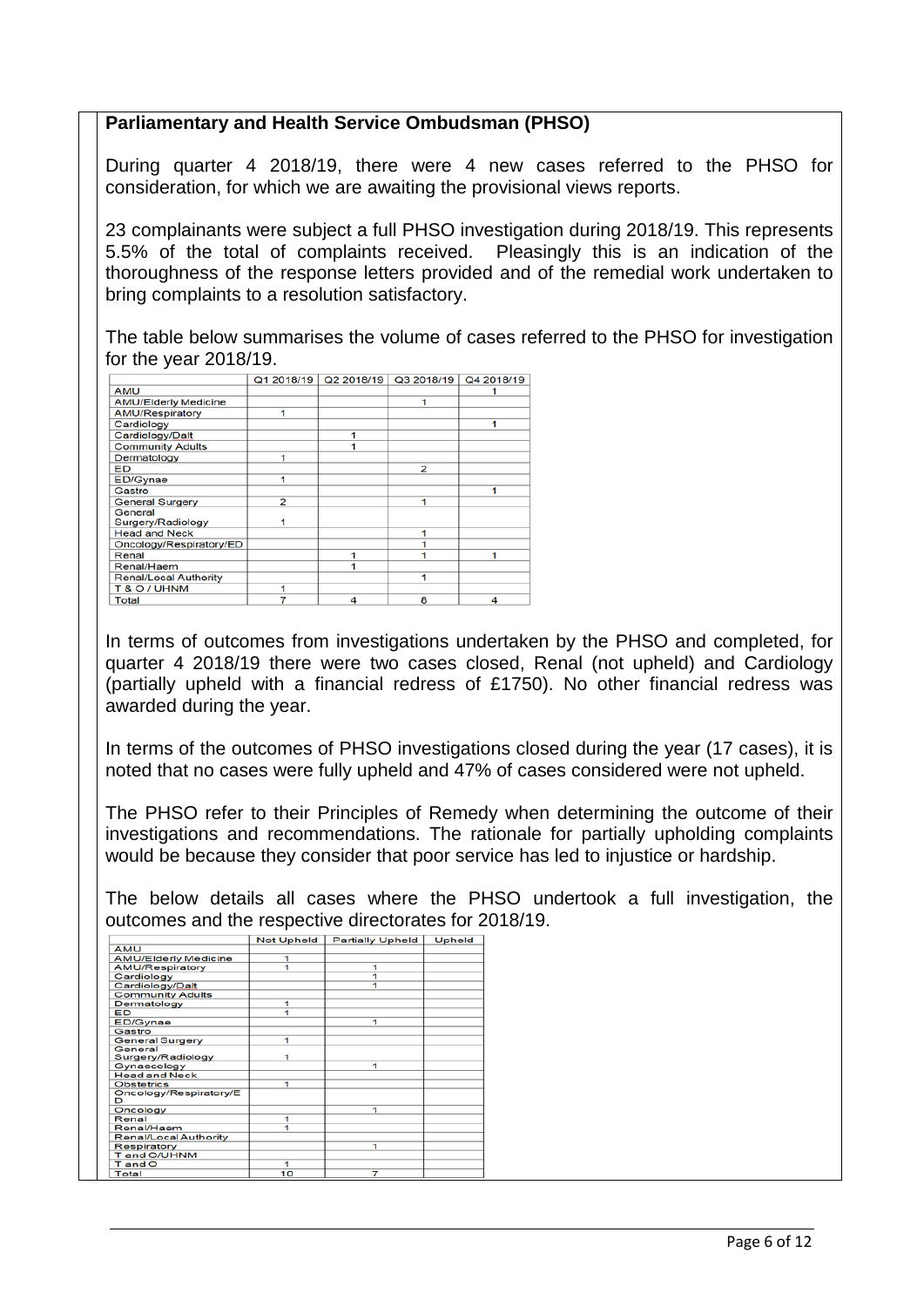### **PALS Concerns**

The Trust received 232 PALS concerns for quarter 4. The volume of PALS concerns received for the year 2018/19 had reduced from 1832 cases to 1011, Q1 (285), Q2 (268) and Q3 (226) and Q4 (232).

This reduction had been achieved by a review of local processes and procedures, and the implementation of a new telephony system allowing the appropriate allocation or signposting of patients' informal concerns.

The top 3 categories have remained consistent (general care of patient, delay and attitude), and in the majority mirrors the key themes for formal complaints.

### **Learning from Complaints**

A deep-dive approach was undertaken with regards to actions taken and learning from those complaints where the outcome was fully or partially upheld. It has been established that although some areas of improvement have been identified the learning is low level and around predominantly the working practice of individuals (which necessitates supervision) and communication as opposed to a requirement for service or policy procedure change.

### A few examples include:

| Developing a pathway to keep mothers and birthing partners together in<br>theatre.<br>Teams to ensure the results of all assessments are communicated,<br>confirming whether or not a referral for a full assessment of eligibility for<br>NHS continuing health care is considered necessary and a copy of the<br>relevant document provided.<br>Trauma/Orthopaedics/Learning Disabilities to ensure that 'alerts' are<br>created and attached to electronic patient records so that staff are aware<br>of potential risk factors.<br>Information leaflet to be designed by Radiology department with input<br>from infant feeding team in relation to VQ tests.<br>Trauma/Orthopaedics/Learning Disabilities to review care pathway for<br>vulnerable patients in planned care. |
|-----------------------------------------------------------------------------------------------------------------------------------------------------------------------------------------------------------------------------------------------------------------------------------------------------------------------------------------------------------------------------------------------------------------------------------------------------------------------------------------------------------------------------------------------------------------------------------------------------------------------------------------------------------------------------------------------------------------------------------------------------------------------------------|
|                                                                                                                                                                                                                                                                                                                                                                                                                                                                                                                                                                                                                                                                                                                                                                                   |
|                                                                                                                                                                                                                                                                                                                                                                                                                                                                                                                                                                                                                                                                                                                                                                                   |
|                                                                                                                                                                                                                                                                                                                                                                                                                                                                                                                                                                                                                                                                                                                                                                                   |
|                                                                                                                                                                                                                                                                                                                                                                                                                                                                                                                                                                                                                                                                                                                                                                                   |
|                                                                                                                                                                                                                                                                                                                                                                                                                                                                                                                                                                                                                                                                                                                                                                                   |
|                                                                                                                                                                                                                                                                                                                                                                                                                                                                                                                                                                                                                                                                                                                                                                                   |
|                                                                                                                                                                                                                                                                                                                                                                                                                                                                                                                                                                                                                                                                                                                                                                                   |
|                                                                                                                                                                                                                                                                                                                                                                                                                                                                                                                                                                                                                                                                                                                                                                                   |
|                                                                                                                                                                                                                                                                                                                                                                                                                                                                                                                                                                                                                                                                                                                                                                                   |
|                                                                                                                                                                                                                                                                                                                                                                                                                                                                                                                                                                                                                                                                                                                                                                                   |
|                                                                                                                                                                                                                                                                                                                                                                                                                                                                                                                                                                                                                                                                                                                                                                                   |
|                                                                                                                                                                                                                                                                                                                                                                                                                                                                                                                                                                                                                                                                                                                                                                                   |
|                                                                                                                                                                                                                                                                                                                                                                                                                                                                                                                                                                                                                                                                                                                                                                                   |
| Nursing staff are now inputting all information, including skin conditions,                                                                                                                                                                                                                                                                                                                                                                                                                                                                                                                                                                                                                                                                                                       |
| onto the discharge letters to improve communication channels with                                                                                                                                                                                                                                                                                                                                                                                                                                                                                                                                                                                                                                                                                                                 |
| community services.                                                                                                                                                                                                                                                                                                                                                                                                                                                                                                                                                                                                                                                                                                                                                               |
| To ensure all nursing and medical staff are trained to competently fit a                                                                                                                                                                                                                                                                                                                                                                                                                                                                                                                                                                                                                                                                                                          |
| collar brace                                                                                                                                                                                                                                                                                                                                                                                                                                                                                                                                                                                                                                                                                                                                                                      |
| Design an admission leaflet that patients and relatives will be able to refer                                                                                                                                                                                                                                                                                                                                                                                                                                                                                                                                                                                                                                                                                                     |
| to throughout their stay to be more informed and involved with their care                                                                                                                                                                                                                                                                                                                                                                                                                                                                                                                                                                                                                                                                                                         |
| A 'prompt sheet' will be developed to ensure that when hoist assessments                                                                                                                                                                                                                                                                                                                                                                                                                                                                                                                                                                                                                                                                                                          |
| are conducted, the clinical record reflects the context in which it was                                                                                                                                                                                                                                                                                                                                                                                                                                                                                                                                                                                                                                                                                                           |
| performed.                                                                                                                                                                                                                                                                                                                                                                                                                                                                                                                                                                                                                                                                                                                                                                        |
| All staff alerted to risk of using scissors and immediate action to                                                                                                                                                                                                                                                                                                                                                                                                                                                                                                                                                                                                                                                                                                               |
| implement two people at cot side when using sharps. A Standard                                                                                                                                                                                                                                                                                                                                                                                                                                                                                                                                                                                                                                                                                                                    |
| Operating Procedure to be written and implemented regarding any                                                                                                                                                                                                                                                                                                                                                                                                                                                                                                                                                                                                                                                                                                                   |
| procedure requiring any sharp instruments use near to a baby.                                                                                                                                                                                                                                                                                                                                                                                                                                                                                                                                                                                                                                                                                                                     |
| Patients need to be afforded good and appropriate communication at all                                                                                                                                                                                                                                                                                                                                                                                                                                                                                                                                                                                                                                                                                                            |
| times, including the use of a translator                                                                                                                                                                                                                                                                                                                                                                                                                                                                                                                                                                                                                                                                                                                                          |
| Alterations to new-born hearing service - New full time hearing personnel                                                                                                                                                                                                                                                                                                                                                                                                                                                                                                                                                                                                                                                                                                         |
| in Antenatal Clinic, Maternity Support Workers now trained to do this at                                                                                                                                                                                                                                                                                                                                                                                                                                                                                                                                                                                                                                                                                                          |
| home.                                                                                                                                                                                                                                                                                                                                                                                                                                                                                                                                                                                                                                                                                                                                                                             |
| Consultant on Ward A7 to identify one doctor each morning to complete                                                                                                                                                                                                                                                                                                                                                                                                                                                                                                                                                                                                                                                                                                             |
| all discharges for that day and pre-empt any for the following day. To                                                                                                                                                                                                                                                                                                                                                                                                                                                                                                                                                                                                                                                                                                            |
| ensure that relevant letters are produced in a timely manner.                                                                                                                                                                                                                                                                                                                                                                                                                                                                                                                                                                                                                                                                                                                     |
| Check the discharge letter and medication instructions with what is being                                                                                                                                                                                                                                                                                                                                                                                                                                                                                                                                                                                                                                                                                                         |
| prescribed is correct                                                                                                                                                                                                                                                                                                                                                                                                                                                                                                                                                                                                                                                                                                                                                             |

ha full and itsing our sure the log in the log in the previous purers from Datix and actions monitored by the Patient Experience Advisors to ensure compliance, provide assurance and where relevant share good practice and learning with the wider Trust.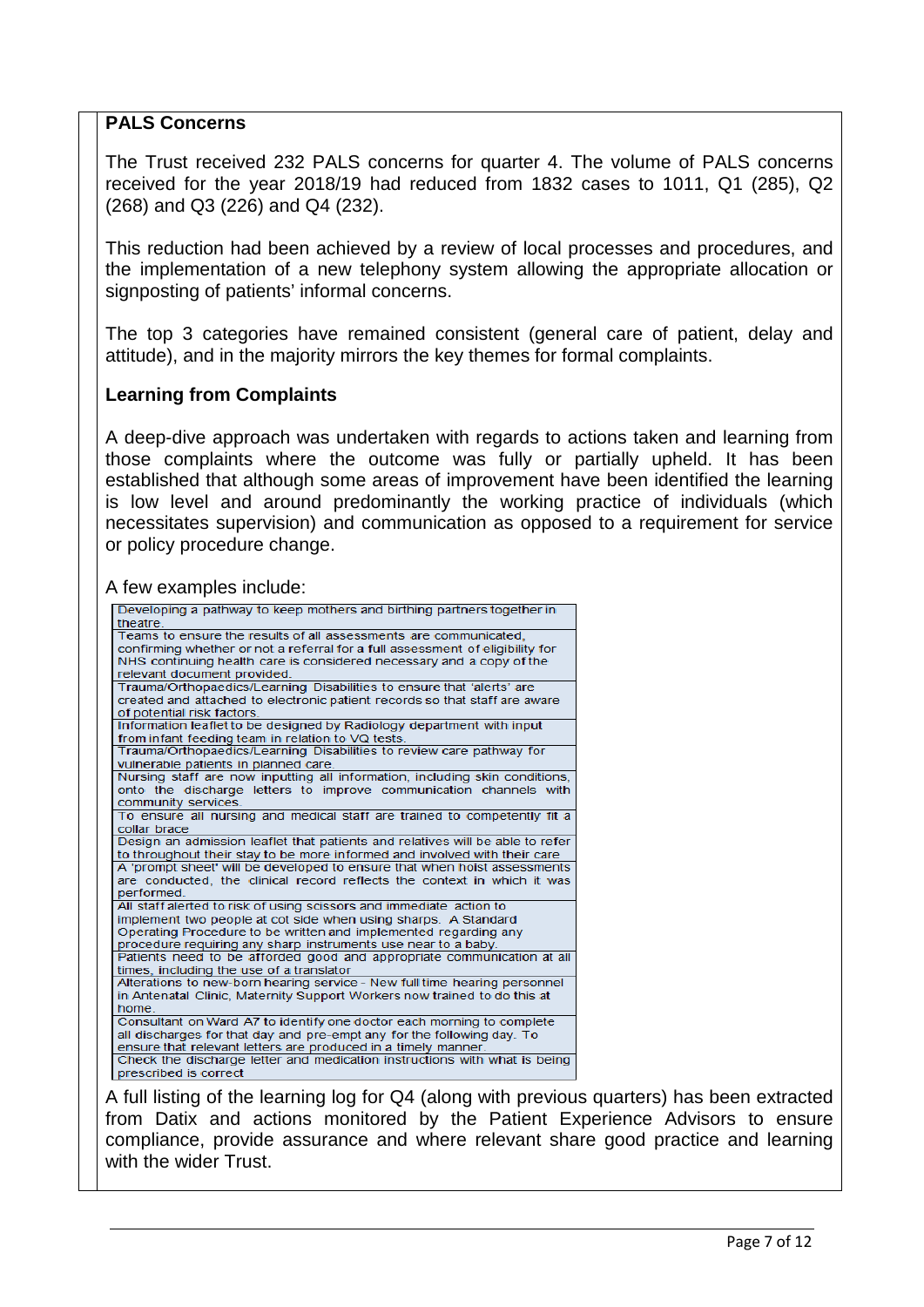### **Compliments**

The Trust recognises the importance of also gathering positive feedback which not only provides an opportunity to recognise the good work provided by staff but an opportunity to share best practice. The Trust has recorded 2548 compliments for the year 2018/19 compared to 419 for the previous year. Throughout 2018/19 there has been a change in process to ensure that such positive feedback is captured, recorded and fed back to the relevant staff/departments.



# **The Friends and Family Test (FFT)**

The FFT provides patients the opportunity to submit feedback to the Trust by using a simple question which asks how likely, on a scale ranging from extremely unlikely to extremely likely, they would recommend the service to their friends and family if they needed similar care or treatment.

Results of these surveys are received monthly and shared at directorate, divisional and Trust Board level in the form of divisional dashboards.

Throughout the year, the Trust had considered where there are gaps in surveying patients and worked with the provider to improve the feedback for those areas. Improvements included:

- Timely and accurate real time feedback direct to ward level automatically, providing the ability to consider the feedback and make instant actions to improve the patient experience
- Continuation of hand held devices used to capture FFT responses in real time on wards
- Monthly metrics were analysed and the lowest five performing areas for response and recommendation rate were targeted with direct work for improvement
- Some key areas may find it difficult to attract survey responses due to the nature of the patient, e.g. patients with dementia, elderly. The Trust met with its FFT provider to ascertain other methodologies for such areas. This includes agent calls and automated telephone surveys
- There had also been difficulties with maternity systems and 'touch points' for survey reporting, however a new system has been implemented and configuration is underway for the automatic transfer of data for all touch points to be delivered ensuring higher level of responses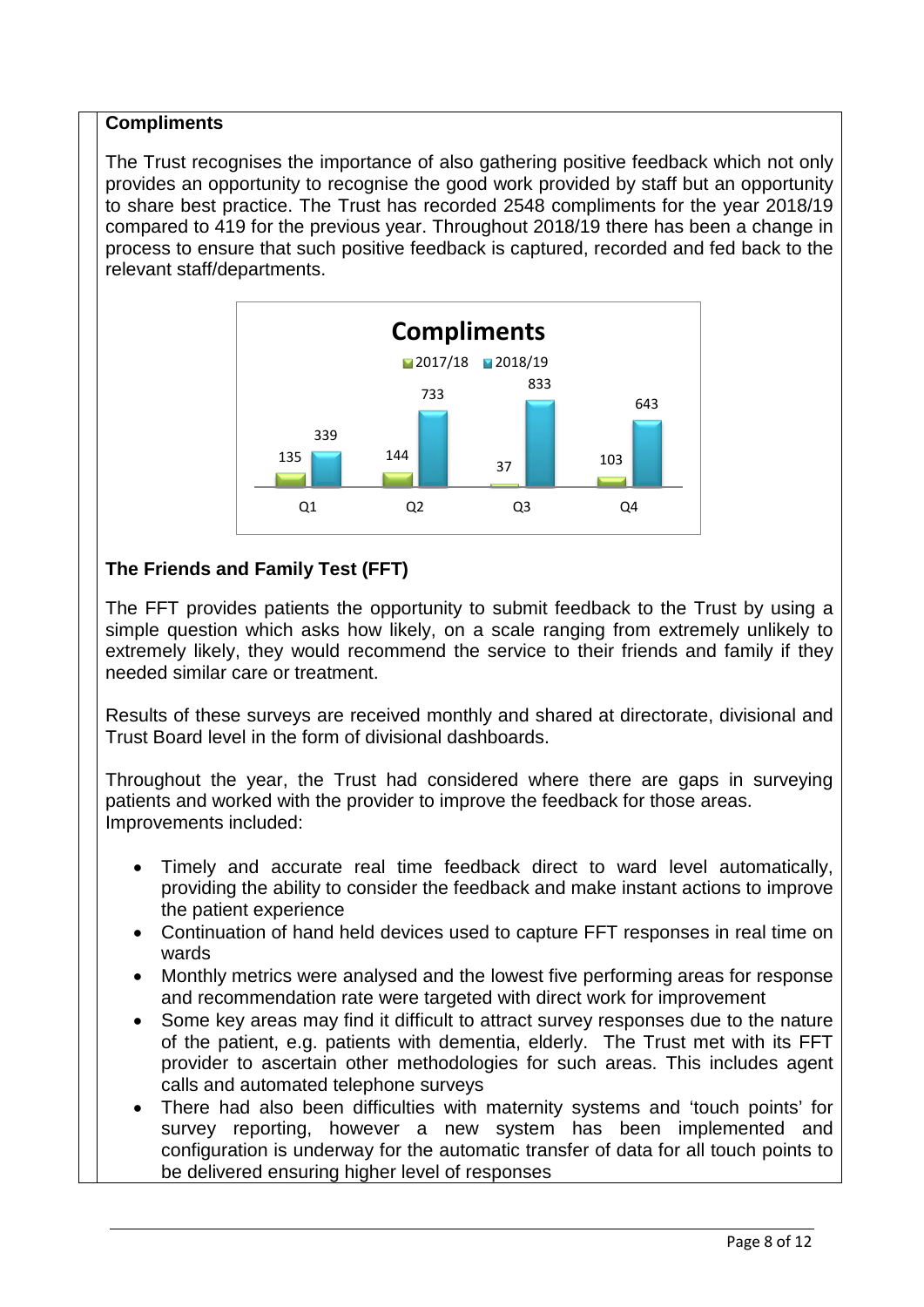• An increase in participation within the Paediatric Emergency Department and Children's Ward reporting recommendation rates of 96% and 100% respectively. The Trust's FFT provider had updated the paediatric locations on their system which allows for additional surveys to be undertaken in each of these internal and external areas

In March 2019 the Trust had an overall FFT recommendation rate of 93% and a response rate of 20%. Whilst the Trust had seen a fluctuation in recommendation rates over the year, it is pleasing to note that the response rates are much higher than the national average for most key areas, and the recommendation rates are higher than the national average for Outpatients and Birth.

Further work is required with other key areas (ED, Birth and some inpatient areas) to target with improvement tools.

The table below shows the Trust's score (as at March 2019) against the National Average.

| Response Rate         |       |                         |  |
|-----------------------|-------|-------------------------|--|
| Department            | Trust | <b>National Average</b> |  |
| A&E                   | 16%   | 11%                     |  |
| Inpatients & Day Case | 31%   | 22%                     |  |
| Outpatients           | 22%   | 5%                      |  |
| <b>Birth</b>          | 7%    | 18%                     |  |

| <b>Recommendation Rate</b> |              |                         |
|----------------------------|--------------|-------------------------|
| Department                 | <b>Trust</b> | <b>National Average</b> |
| A&E                        | 86%          | 86%                     |
| Inpatients & Day Case      | 95%          | 96%                     |
| Outpatients                | 95%          | 94%                     |
| <b>Birth</b>               | 100%         | 97%                     |

| Non Recommendation Rate                                                        |              |                         |  |
|--------------------------------------------------------------------------------|--------------|-------------------------|--|
| Department                                                                     | <b>Trust</b> | <b>National Average</b> |  |
| A&E                                                                            | 8%           | 8%                      |  |
| Inpatients & Day Case                                                          | 3%           | 2%                      |  |
| Outpatients                                                                    | 2%           | 3%                      |  |
| <b>Birth</b><br>0%<br>1%                                                       |              |                         |  |
| *Please Note, national average taken from NHS England statistics for December. |              |                         |  |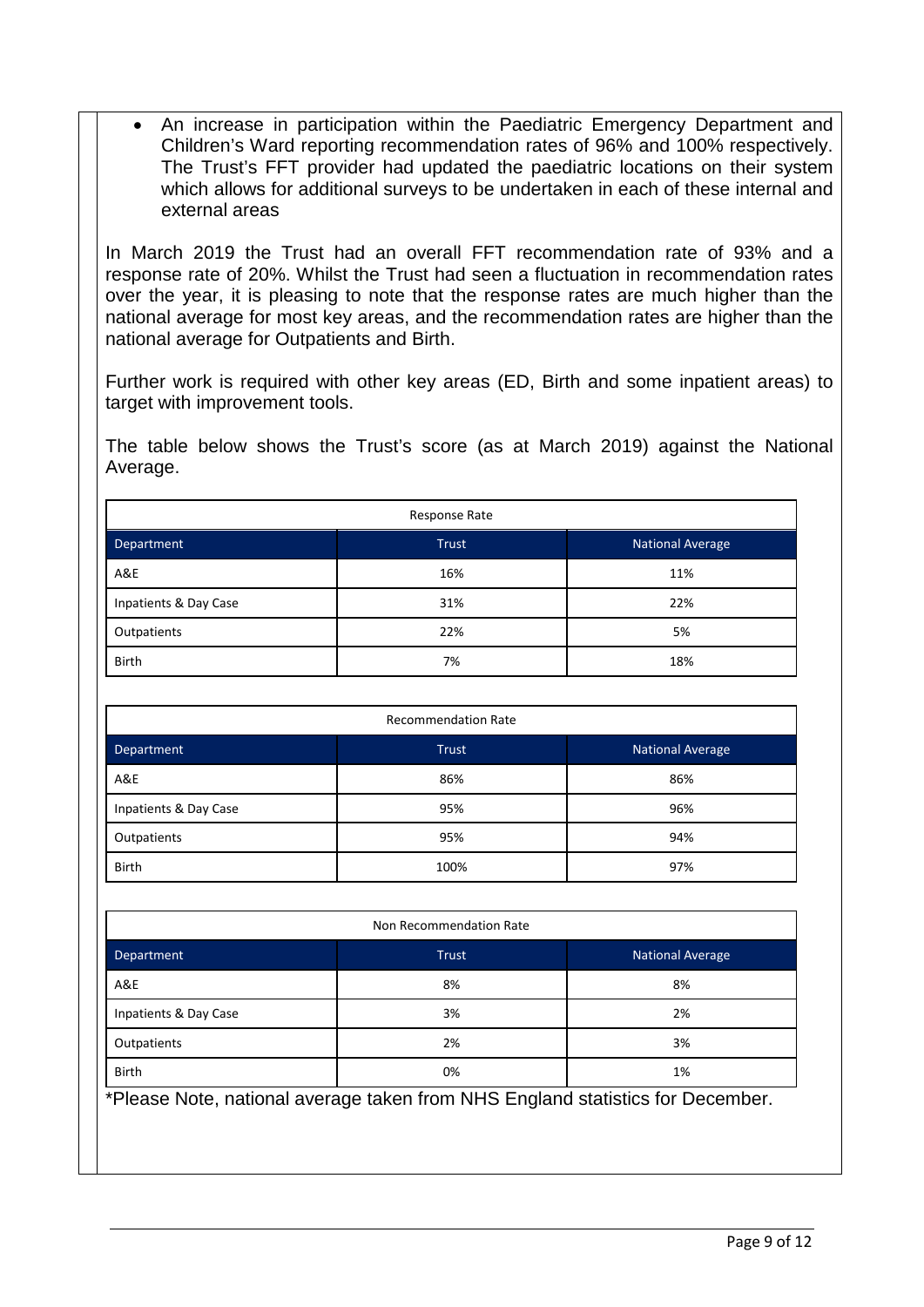### **Patient and Public Engagement and Co-production**

The Trust is in the process of developing a 3 year strategy for Patient Experience, Engagement and Public Involvement, which will identify the benefits of local engagement, and provide a framework to achieve our objectives. The Trust is committed to the people of Wolverhampton, Cannock and the Black Country being involved at the heart of our work and decision making.

The Trust will continue to listen and act upon individual and carer feedback to help inform and shape the services we provide and the experiences and aspirations of our patients.

Initiatives for the year 2018/19 had included:

- Patients and carers were encouraged to express how it feels to receive care from the Trust by the sharing of their 'Patient Stories'. Such stories provided the Trust with an opportunity to learn as an organisation, bringing experiences to life and making them accessible to other people. They can, and do, encourage the Trust to focus on the patient as a whole person rather than just a clinical condition or as an outcome
- In July 2018, the Trust participated in a job fair for people with a health condition or disability at Wolverhampton Job Centre.
- The Council of Members, established in 2017, had continued to make strides by working together more effectively as a group and as individuals contributing to initiatives and meetings at the Trust. This group of committed individuals from our local community was part of key work streams, for example:
	- **The Policy Group Committee and the Equality and Diversity** Steering Group
	- Supporting the hospital with the design of a new Bereavement **Centre**
	- Participating in PLACE assessments to assess the quality of the patient environment
	- Contributing to a stakeholder panel to recruit a new Chair for the Board of Governors for the Trust

The Council of Members have been fundamental in ensuring that the patients' views are always considered in the way in which the Trust shapes its services. The group meet on a regular basis and have now produced their own Council of Members Newsletter informing others of the various work streams they are part of. A new work plan has been developed for the forthcoming months.

### **Volunteering**

The Trust is fortunate to have the support of volunteers, who are unpaid members of our local community who offer their time willingly to help.

As always, the Trust holds provision of a positive patient experience at the forefront of its volunteering activity, and we aim to place volunteers into roles which complement, but do not replace, paid members of staff. Volunteers add an important additional factor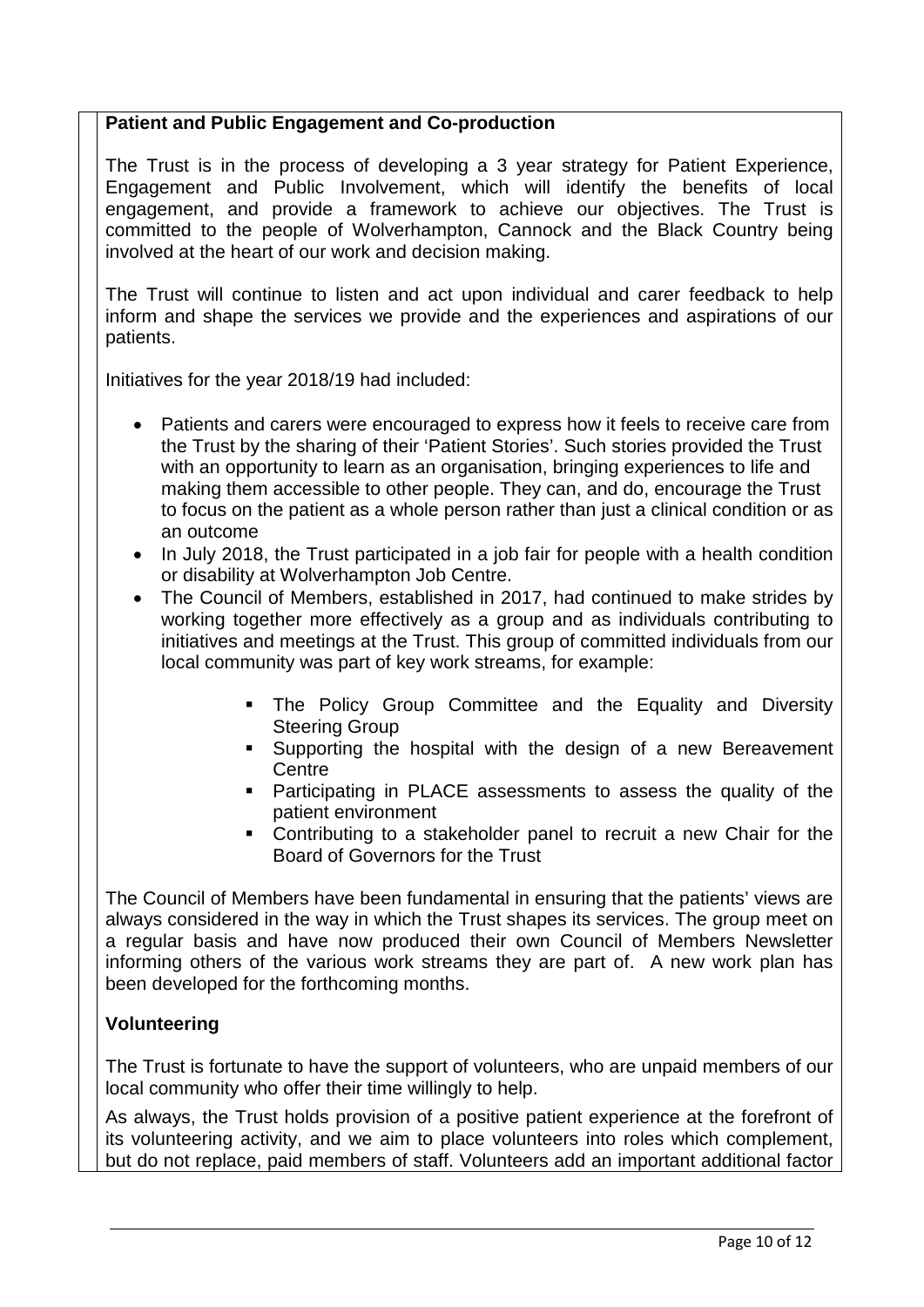to helping the Trust provide a positive patient and visitors experience at the Trust.

Volunteer services had seen a successful year achieving many of its objectives and a busy period for volunteer recruitment with new volunteers joining the organisation during 2018/19 in a variety of roles.

What we set out to achieve:

- More focus with recruitment of younger volunteers in the Trust, as statistics show this group is under represented
- Improving communication with our volunteers and reward initiatives
- Increasing volunteer support with uptake of patients Friends and Family Test
- Improving our collection and storage of volunteer data
- Streamlining processes and the way we work with our stakeholders

Achievements have included:

- Renewed focus with recruitment of younger volunteers, as statistics showed that this group was under represented. The Trust has now offers a supportive programme for younger volunteers, which provides regular reviews and one to ones to discuss their volunteer placements and offer interventions when there are challenges
- The collection of case studies of successful placements involving young volunteers. One of the Trust's successes included the creation of a film about two of our young volunteers and which was shown at the Charity and Volunteer Awards ceremony in November 2018
- Communication with our volunteers had been improved and reward initiatives introduced. The Trust held a consultation event in November 2018 with Patient Experience volunteers at New Cross Hospital. Following this consultation, the Trust developed a quarterly volunteers liaison forum, and held a coffee morning Christmas drop in session
- Trust volunteers had been instrumental in helping with uptake of patients undertaking the Friends and Family Test to ensure inclusivity. Particular areas of focus included, ophthalmology outpatients, maternity, care of the elderly and dementia wards
- We had improved our collection and storage of volunteer data
- We had streamlined processes and the way we work with our stakeholders. As there are many volunteer involving organisations within the Trust that sit under the volunteering umbrella, we developed a toolkit for recruiting and managing staff to be able to recruit their volunteers to ensure compliance with Trust's procedures, returning their checklist when completed to volunteer services for data collection

### **Patient Experience New Initiatives**

**Volunteer Liaison Meetings -** Volunteer Liaison meetings have been implemented in response to feedback received from volunteers around communication. Within these meetings the volunteers who provide wayfinding and patient transport services (scooter service) around New Cross Hospital receive updates on any changes within the hospital. It also provides the volunteers with a forum to enable open discussions on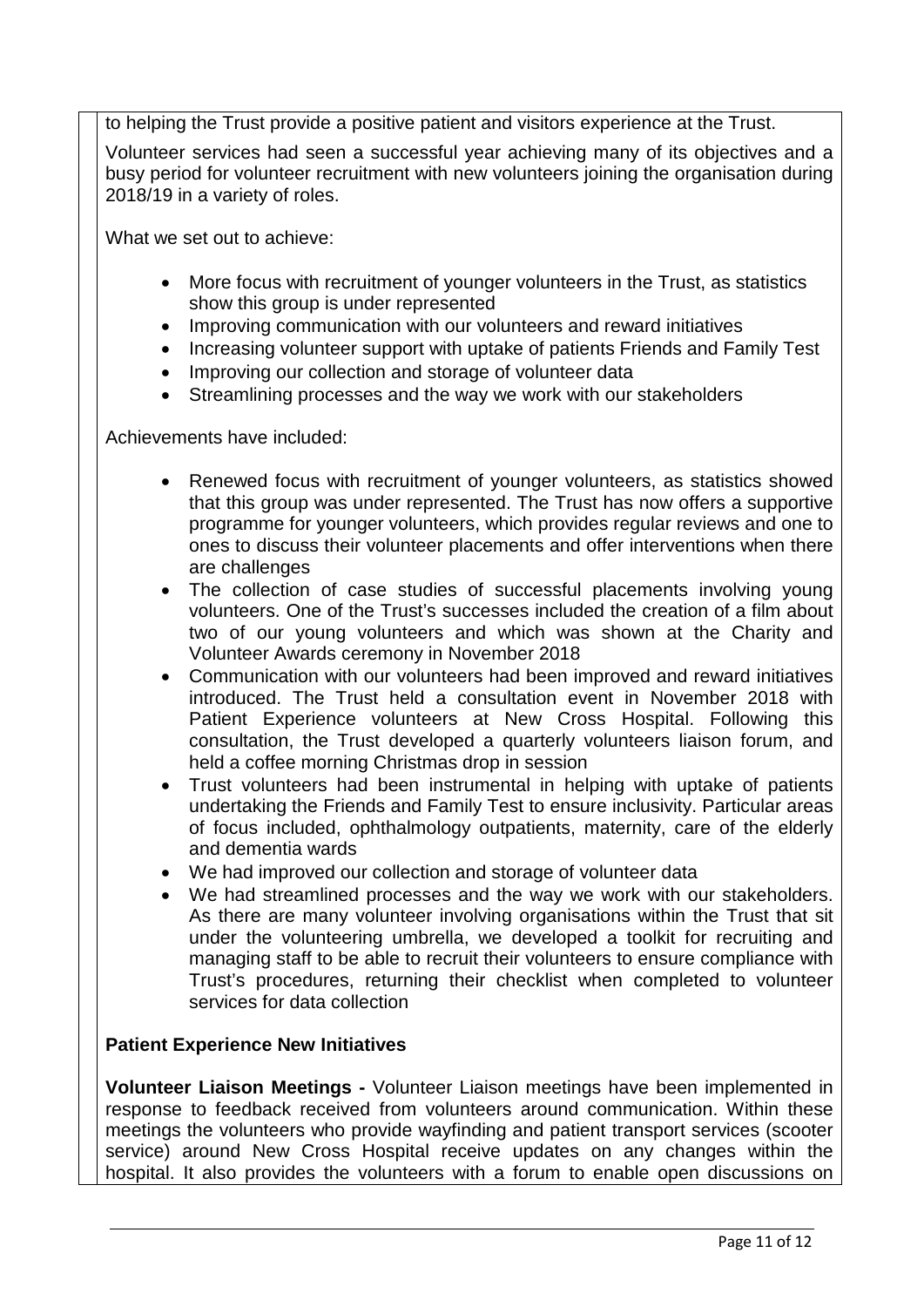issues which are important to them.

**Volunteer Uniforms -** Uniforms were purchased for volunteer way finders and scooter drivers to enable them to be more easily identifiable by staff and the public and are now being worn. The uniform design chosen is based on a high visibility tabard, light blue in colour, with the words 'Volunteer' and 'Here to Help'.

**Volunteer KPI's –** The introduction of Key Performance Indicators is being scoped to include the following:

- Diversity- to have a diverse volunteer workforce reflective of local population
- To increase number of younger volunteers (in age 18- 30 years category) by 25%
- To have a target for time between us receiving the application to them starting their placement to 6 weeks
- To prioritise placements of ward support or patient experience roles as 75% of all new volunteer placements
- To complete 4 weekly volunteer reviews with all new volunteers who are ward supporters or patient experience volunteers

**Friends and Family Test -** Based on requests from staff supportive work has continued with placing volunteers on wards to undertake the Friends and Family Test survey with patients. Wards A7 and A8 have been allocated a volunteer with a view to providing further FFT volunteer support for wards at West Park Hospital.

**Observe and Act** - The purpose of the Observe and Act (O&A) is to look at "a person's total experience of a service from the service user/carer perspective, learn from it, share good practice and where necessary act to make improvements". The value of Observe and Act is that it contributes to service development and improvement by adding a layer of information about what users of services view as important. The method provides immediate feedback of the findings to staff giving both praise for good practice and identifying areas where improvements can be made. Members of the Patient Experience Team have completed the final training and will be delivering in-house training on this initiative for Trust staff to consider across all specialities. The initiative will be initially piloted within Division 3.

| <b>Appendices</b> |                                               |
|-------------------|-----------------------------------------------|
|                   | Q4 2018/19 Dashboards for Division 1, 2 and 3 |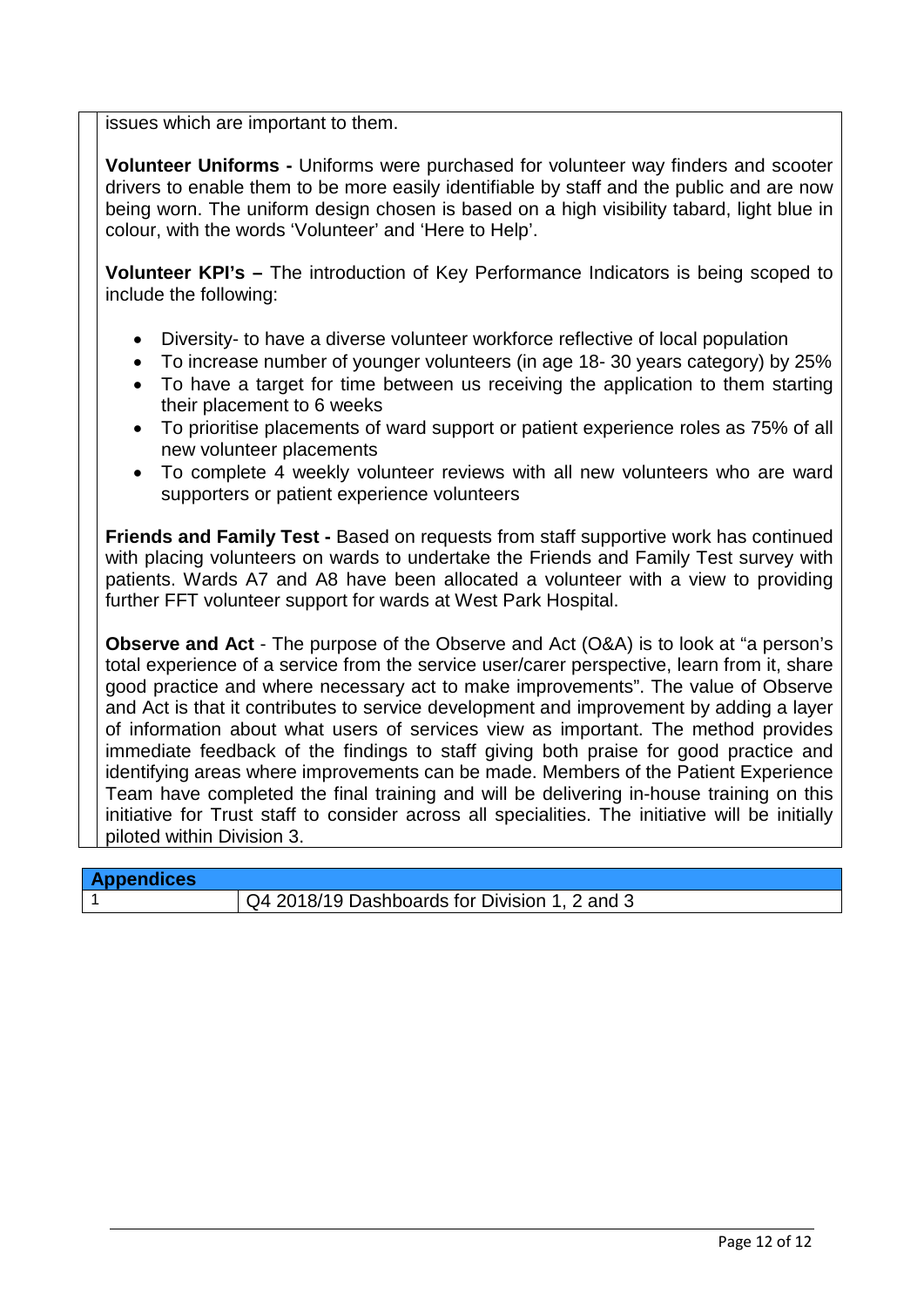# **Patient Experience Feedback - Division One Quarter Four 2018/19**







### Response Rates



were closed within 30 days or consent to breach was sought.

### However:

- **00000** (26 cases) 30 days or less 888888 000000 000000 00
- $00000$  (9 cases) 000 31 - 40 days 000000 (9 cases) 000 (9 cases) 41 - 50 days (0 cases) 51 - 60 days

(0 cases) Over 60 days

Total complaints recorded represent an increase of 13%



### **Highlights**

- 62% of the closed complaints responded to within the organisational 30 working day timeframe
- FFT 95% overall divisional recommendation rate
- FFT 85% of the inpatient areas have been rated green for the recommendation rate (score of 90% or above).

#### **Lowlights**

• PHSO – 1 case closed this quarter. Outcome was partly upheld with a financial redress of £1750

#### **Actions**

- Patient Experience Team to review the Improvement Toolkit form to allow for narrative around themes and comments to accompany the numerical data from complaints, FFT and PALS concerns.
- Local escalation process to be implemented by wards/ departments for those areas where underperformance has been identified.

| <b>Outcomes for complaints closed</b>                                             |                               |  |
|-----------------------------------------------------------------------------------|-------------------------------|--|
| <b>RWT Outcomes (Div 1)</b><br><b>NHS Digital National Average</b>                |                               |  |
| 58% Not upheld                                                                    | 35.8% Not upheld              |  |
| <b>40% Partially upheld</b>                                                       | <b>30.9% Partially upheld</b> |  |
| <b>3%</b> Upheld<br><b>33.4% Upheld</b>                                           |                               |  |
| *Please note, National England average from NHS Digital Statistics for Q2 2018/19 |                               |  |

### Safe & Effective | Kind & Caring | Exceeding Expectation **Safe & Effective | Kind & Caring | Exceeding Expectation**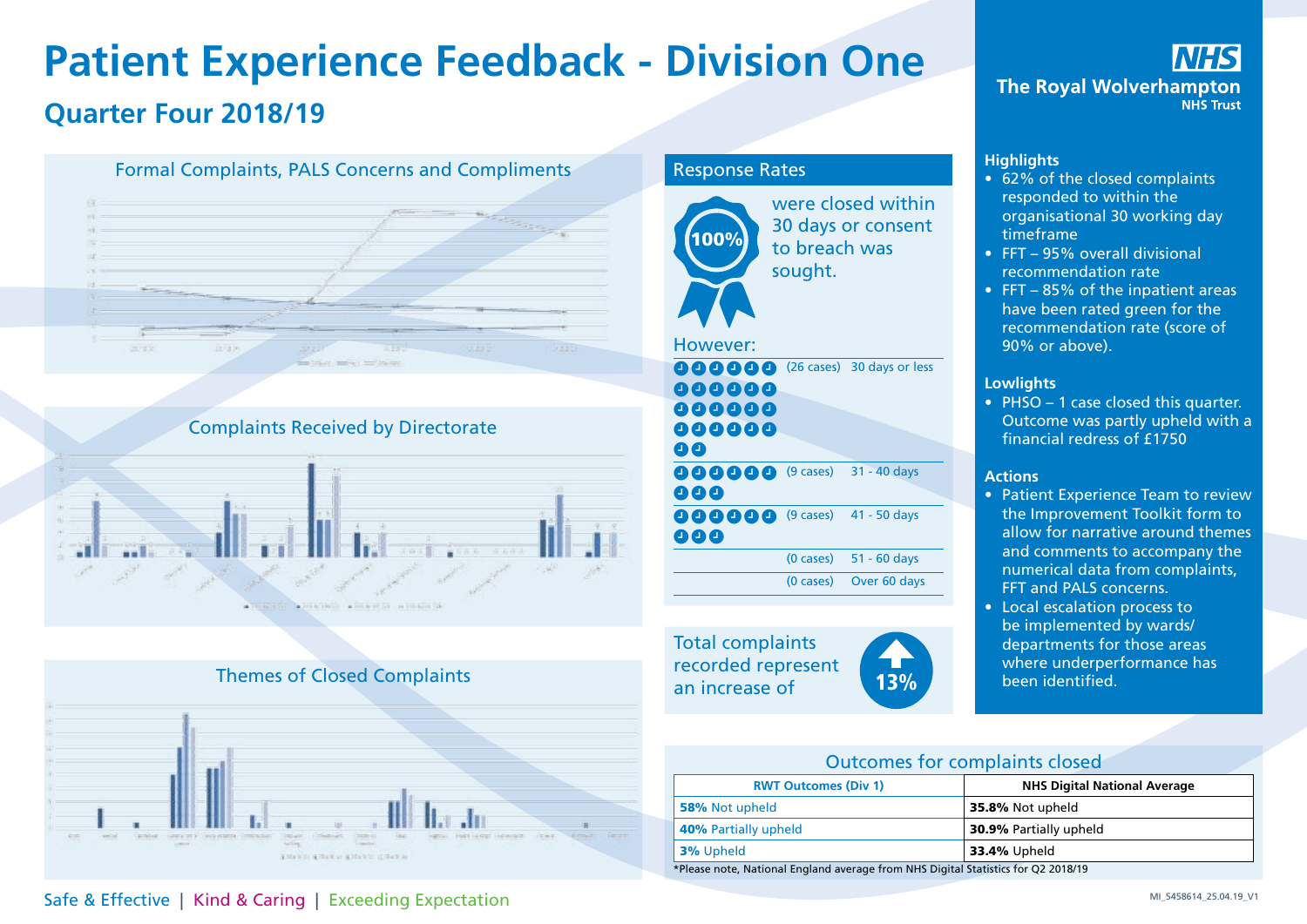# Division 1

### Quantitative (Response Rates)

| <b>Inpatients</b>                      | $\overline{1}$ | $\overline{2}$      | 3                   | $\overline{4}$      | 5              |                | $6\phantom{a}$      | <b>Responses</b> | <b>Eligible</b>         |                 | <b>Last month</b><br><b>RR</b> | <b>Response</b><br><b>Rate</b> |
|----------------------------------------|----------------|---------------------|---------------------|---------------------|----------------|----------------|---------------------|------------------|-------------------------|-----------------|--------------------------------|--------------------------------|
| A12                                    | 15             | $\overline{2}$      | $\circ$             | $\mathbf 0$         | $\mathbf 0$    |                | $\mathbf 0$         | 17               | 54                      |                 | 32%                            | 31%                            |
| A14                                    | 14             | 3                   | $\overline{0}$      | $\mathbf 0$         | $\mathbf{1}$   |                | $\overline{1}$      | 19               | 57                      |                 | 28%                            | 33%                            |
| A21                                    | 3              | $\mathbf 0$         | $\mathbf 0$         | $\mathbf 0$         | $\mathbf 0$    |                | $\mathbf 0$         | $\overline{3}$   | $\overline{7}$          |                 | 155%                           | 43%                            |
| A23                                    | 19             | $\overline{2}$      | $\mathbf 0$         | $\mathbf 0$         | $\mathbf 0$    |                | $\mathbf 0$         | 21               | 59                      |                 | 19%                            | 36%                            |
| A <sub>5</sub>                         | 22             | $\overline{2}$      | $\mathbf{1}$        | $\mathbf 0$         | $\mathbf 0$    |                | $\mathbf 0$         | 25               | 52                      |                 | 27%                            | 48%                            |
| A <sub>6</sub>                         | 18             | 3                   | $\mathbf 0$         | $\mathbf 0$         | $\overline{0}$ |                | $\mathbf 0$         | 21               | 49                      |                 | 26%                            | 43%                            |
| A9 SEU                                 | 53             | 18                  | 3                   | $\overline{2}$      | $\overline{2}$ |                | $\mathbf 0$         | 78               | 326                     |                 | 29%                            | 24%                            |
| <b>B14</b>                             | 62             | 5                   | 1                   | 1                   | $\overline{0}$ |                | $\mathbf 0$         | 69               | 165                     |                 | 38%                            | 42%                            |
| B <sub>8</sub>                         | 52             | $\overline{4}$      | $\mathbf 0$         | $\mathbf 0$         | $\mathbf{1}$   |                | $\mathbf 0$         | 57               | 150                     |                 | 47%                            | 38%                            |
| C39 BSSU                               | 46             | 11                  | $\overline{2}$      | $\mathbf 0$         | $\overline{2}$ |                | $\mathbf 0$         | 61               | 161                     |                 | 35%                            | 38%                            |
| D7 Gynae                               | 39             | 9                   | $\mathbf{1}$        | $\mathbf 0$         | $\overline{2}$ |                | $\mathbf 0$         | 51               | 177                     |                 | 33%                            | 29%                            |
| <b>HILTON</b>                          | 49             | 10                  | $\mathbf{1}$        | 0                   | 0              |                | $\mathbf{1}$        | 61               | 130                     |                 | 50%                            | 45%                            |
| <b>ICCU</b>                            | $\overline{0}$ | $\mathbf{0}$        | $\overline{0}$      | $\mathsf{O}\xspace$ | $\mathbf 0$    |                | $\mathbf 0$         | $\mathbf{0}$     | $\overline{2}$          |                 | 0%                             | 0%                             |
| <b>Antenatal</b>                       | $\overline{1}$ | $\overline{2}$      | $\overline{3}$      | $\overline{4}$      |                | $\overline{5}$ | $6\phantom{a}$      |                  | <b>Last month Total</b> |                 |                                | <b>Total</b>                   |
| <b>Total</b>                           | $\overline{2}$ | $\mathbf 0$         | $\overline{0}$      | $\overline{0}$      |                | $\mathbf{0}$   | $\mathbf{0}$        |                  | $\overline{2}$          |                 |                                | $\overline{2}$                 |
| <b>Birth</b>                           | 1              | $\overline{2}$      | 3                   | 4                   |                | $\overline{5}$ | $6\phantom{a}$      |                  | <b>Last month RR</b>    |                 |                                | <b>Response Rate</b>           |
| <b>Birth CDS</b>                       | $\overline{4}$ | $\mathbf 0$         | $\overline{0}$      | $\mathbf{0}$        |                | $\mathbf 0$    | 0                   |                  | 3%                      |                 |                                | 2%                             |
| <b>MLU</b>                             | 23             | $\mathsf{O}\xspace$ | $\mathbf 0$         | $\overline{0}$      |                | $\mathbf 0$    | 0                   |                  | 15%                     |                 |                                | 12%                            |
| <b>Total</b>                           | 27             | $\mathbf{0}$        | $\mathbf{0}$        | 0                   |                | $\mathbf 0$    | 0                   |                  | 9%                      |                 |                                | 7%                             |
| <b>Postnatal</b><br><b>Ward</b>        | $\overline{1}$ | $\overline{2}$      | 3                   | 4                   |                | 5              | 6                   |                  | <b>Last month Total</b> |                 |                                | <b>Total</b>                   |
| <b>Total</b>                           | 63             | $\overline{7}$      | 0                   | 0                   |                | $\mathbf 0$    | $\mathbf 0$         |                  | 68                      |                 |                                | 70                             |
| <b>Postnatal</b><br><b>Community</b>   | -1             | $\overline{2}$      | 3                   | 4                   |                | 5              | 6                   |                  | <b>Last month Total</b> |                 |                                | <b>Total</b>                   |
| <b>Total</b>                           | 101            | 20                  | $\mathsf{O}\xspace$ | 0                   |                | $\mathbf{1}$   | $\mathsf{O}\xspace$ |                  | 48                      |                 |                                | 122                            |
| Day Cases                              | $\mathbf{1}$   | $\overline{2}$      | 3                   | $\overline{4}$      |                | $\overline{5}$ | $6\phantom{a}$      | <b>Responses</b> |                         | Eligible        | <b>Last month</b><br><b>RR</b> | Response<br>Rate               |
| <b>ADML</b>                            | 116            | 12                  | $\overline{2}$      | $\overline{2}$      |                | $\mathbf{1}$   | $\overline{2}$      | 135              |                         | 373             | 33%                            | 36%                            |
| C41W                                   | 3              | $\overline{2}$      | $\mathbf 0$         | $\mathbf 0$         |                | $\mathbf 0$    | 0                   | $\overline{5}$   |                         | 37              | 16%                            | 14%                            |
| <b>DCU</b>                             | 53             | 12                  | $\overline{0}$      | $\mathsf{O}\xspace$ |                | $\mathbf{1}$   | $\mathbf{1}$        | 67               |                         | 192             | 32%                            | 35%                            |
| <b>DURNALL</b>                         | 29             | 9                   | $\overline{0}$      | $\overline{1}$      |                | $\mathbf{1}$   | $\mathbf 0$         | 40               |                         | 308             | 11%                            | 13%                            |
| <b>MJW</b>                             | 90             | 9                   | $\overline{0}$      | $\overline{0}$      |                | $\mathbf 0$    | $\mathbf 0$         | 99               |                         | 315             | 31%                            | 31%                            |
| <b>REHAB DAY</b><br><b>UNIT</b>        | 6              | $\mathbf 0$         | $\mathbf 0$         | $\mathbf{0}$        |                | $\mathbf 0$    | 0                   | 6                |                         | 6               | 100%                           | 100%                           |
| Total                                  | 297            | 44                  | $\overline{2}$      | 3                   |                | 3              | $\mathsf 3$         | 352              |                         | 1231            | 26%                            | 29%                            |
| <b>Outpatients</b><br><b>Trustwide</b> | $\overline{1}$ | $\overline{2}$      | 3                   | $\overline{4}$      |                | $\overline{5}$ | $6\phantom{a}$      | <b>Total</b>     |                         | <b>Eligible</b> | Last<br>month RR               | <b>Response</b><br><b>Rate</b> |
| Total                                  | 2980           | 584                 | 88                  | 21                  |                | 43             | 30                  | 3746             |                         | 17076           | 21%                            | 22%                            |

### Trust vs National Average

|                | <b>Department</b>     | <b>Trust</b>   | <b>National Average</b> |  |  |
|----------------|-----------------------|----------------|-------------------------|--|--|
|                | A&E                   | 16%            | 11%                     |  |  |
| Response Rate  | Inpatients & Day Case | 31%            | 22%                     |  |  |
|                | Outpatients           | 22%            | 5%                      |  |  |
|                | <b>Birth</b>          | 7%             | 18%                     |  |  |
|                | A&E                   | 86%            | 86%                     |  |  |
| Recommends     | Inpatients & Day Case | 95%            | 96%                     |  |  |
|                | Outpatients           | 95%            | 94%                     |  |  |
|                | <b>Birth</b>          | 100%           | 97%                     |  |  |
| Non Recommends | A&E                   | 8%             | 8%                      |  |  |
|                | Inpatients & Day Case | 3%             | 2%                      |  |  |
|                | Outpatients           | 2%             | 3%                      |  |  |
|                | DOME.                 | 0 <sup>0</sup> | ADI                     |  |  |

### Qualitative (Recommendation Rate)

| <b>Inpatients</b>                    | <b>Total Surveys</b> | <b>Recommends</b>   | <b>Non</b><br><b>Recommends</b> | % Non<br><b>Recommends</b> | <b>Positive Last</b><br>month | % Recommends |
|--------------------------------------|----------------------|---------------------|---------------------------------|----------------------------|-------------------------------|--------------|
| A12                                  | 17                   | 17                  | $\overline{0}$                  | 0%                         | 93%                           | 100%         |
| A14                                  | 19                   | 17                  | 1                               | 5%                         | 88%                           | 89%          |
| A21                                  | $\mathsf 3$          | 3                   | $\overline{0}$                  | 0%                         | 100%                          | 100%         |
| A23                                  | 21                   | 21                  | $\mathbf 0$                     | 0%                         | 86%                           | 100%         |
| A <sub>5</sub>                       | 25                   | 24                  | $\mathbf 0$                     | 0%                         | 88%                           | 96%          |
| A <sub>6</sub>                       | 21                   | 21                  | $\overline{0}$                  | 0%                         | 93%                           | 100%         |
| A9 SEU                               | 78                   | 71                  | 4                               | 5%                         | 75%                           | 91%          |
| <b>B14</b>                           | 69                   | 67                  | $\mathbf{1}$                    | 1%                         | 94%                           | 97%          |
| B <sub>8</sub>                       | 57                   | 56                  | $\mathbf{1}$                    | 2%                         | 93%                           | 98%          |
| C39 BSSU                             | 61                   | 57                  | $\overline{2}$                  | 3%                         | 95%                           | 93%          |
| D7 Gynae                             | 51                   | 48                  | $\overline{2}$                  | 4%                         | 95%                           | 94%          |
| <b>HILTON</b>                        | 61                   | 59                  | $\overline{0}$                  | 0%                         | 96%                           | 97%          |
| <b>ICCU</b>                          | $\mathbf 0$          | $\mathsf{O}\xspace$ | $\mathbf 0$                     | 0%                         | 0%                            | 0%           |
| <b>Antenatal</b>                     | <b>Total Surveys</b> | <b>Recommends</b>   | <b>Non</b><br><b>Recommends</b> | % Non<br><b>Recommends</b> | <b>Positive Last</b><br>month | % Recommends |
| <b>Total</b>                         | $\overline{2}$       | $\overline{2}$      | 0                               | $0\%$                      | 100%                          | 100%         |
| <b>Birth</b>                         | <b>Total Surveys</b> | <b>Recommends</b>   | <b>Non</b><br><b>Recommends</b> | % Non<br><b>Recommends</b> | <b>Positive Last</b><br>month | % Recommends |
| <b>Birth CDS</b>                     | $\overline{4}$       | $\overline{4}$      | $\overline{0}$                  | $0\%$                      | 100%                          | 100%         |
| <b>MLU</b>                           | 23                   | 23                  | $\mathbf 0$                     | 0%                         | 100%                          | 100%         |
| <b>Total</b>                         | 27                   | 27                  | 0                               | 0%                         | 100%                          | 100%         |
| <b>Postnatal Ward</b>                | <b>Total Surveys</b> | <b>Recommends</b>   | <b>Non</b><br><b>Recommends</b> | % Non<br><b>Recommends</b> | <b>Positive Last</b><br>month | % Recommends |
| <b>Total</b>                         | 70                   | 70                  | $\mathbf{0}$                    | 0%                         | 99%                           | 100%         |
| <b>Postnatal</b><br><b>Community</b> | <b>Total Surveys</b> | <b>Recommends</b>   | <b>Non</b><br><b>Recommends</b> | % Non<br><b>Recommends</b> | <b>Positive Last</b><br>month | % Recommends |
| <b>Total</b>                         | 122                  | 121                 | $\mathbf 0$                     | $0\%$                      | 96%                           | 99%          |
| <b>Day Cases</b>                     | <b>Total Surveys</b> | <b>Recommends</b>   | <b>Non</b><br><b>Recommends</b> | % Non<br><b>Recommends</b> | <b>Positive Last</b><br>month | % Recommends |
| <b>ADML</b>                          | 135                  | 128                 | 3                               | 2%                         | 98%                           | 95%          |
| C41W                                 | $\,$ 5 $\,$          | 5                   | $\overline{0}$                  | 0%                         | 88%                           | 100%         |
| DCU                                  | 67                   | 65                  | 1                               | $1\%$                      | 96%                           | 97%          |
| <b>DURNALL</b>                       | 40                   | 38                  | $\overline{2}$                  | 5%                         | 95%                           | 95%          |
| MJW                                  | 99                   | 99                  | $\overline{0}$                  | 0%                         | 84%                           | 100%         |
| <b>REHAB DAY UNIT</b>                | 6                    | 6                   | $\mathbf 0$                     | 0%                         | 100%                          | 100%         |
| Total                                | 352                  | 341                 | 6                               | 2%                         | 93%                           | 97%          |
| <b>Outpatients</b><br>(Trust wide)   | <b>Total Surveys</b> | <b>Recommends</b>   | <b>Non</b><br><b>Recommends</b> | % Non<br><b>Recommends</b> | <b>Positive Last</b><br>month | % Recommends |
| <b>Total</b>                         | 3746                 | 3564                | 64                              | 2%                         | 95%                           | 95%          |

### RAG Rating Key

| 90% and above recommendations |
|-------------------------------|
| $80 - 89%$                    |
| 79% and below                 |

**The Trust is required to report FFT scores nationally on five areas overall. These are A&E, Community, Inpatient, Outpatient and Maternity. There is no contractual** 

requirement to report on location specific.<br>The Trust is widening the scope of the data collection reporting, to identify location<br>at local level. This does not affect the national reporting but enables more specific<br>data **action will be taken in forthcoming months.**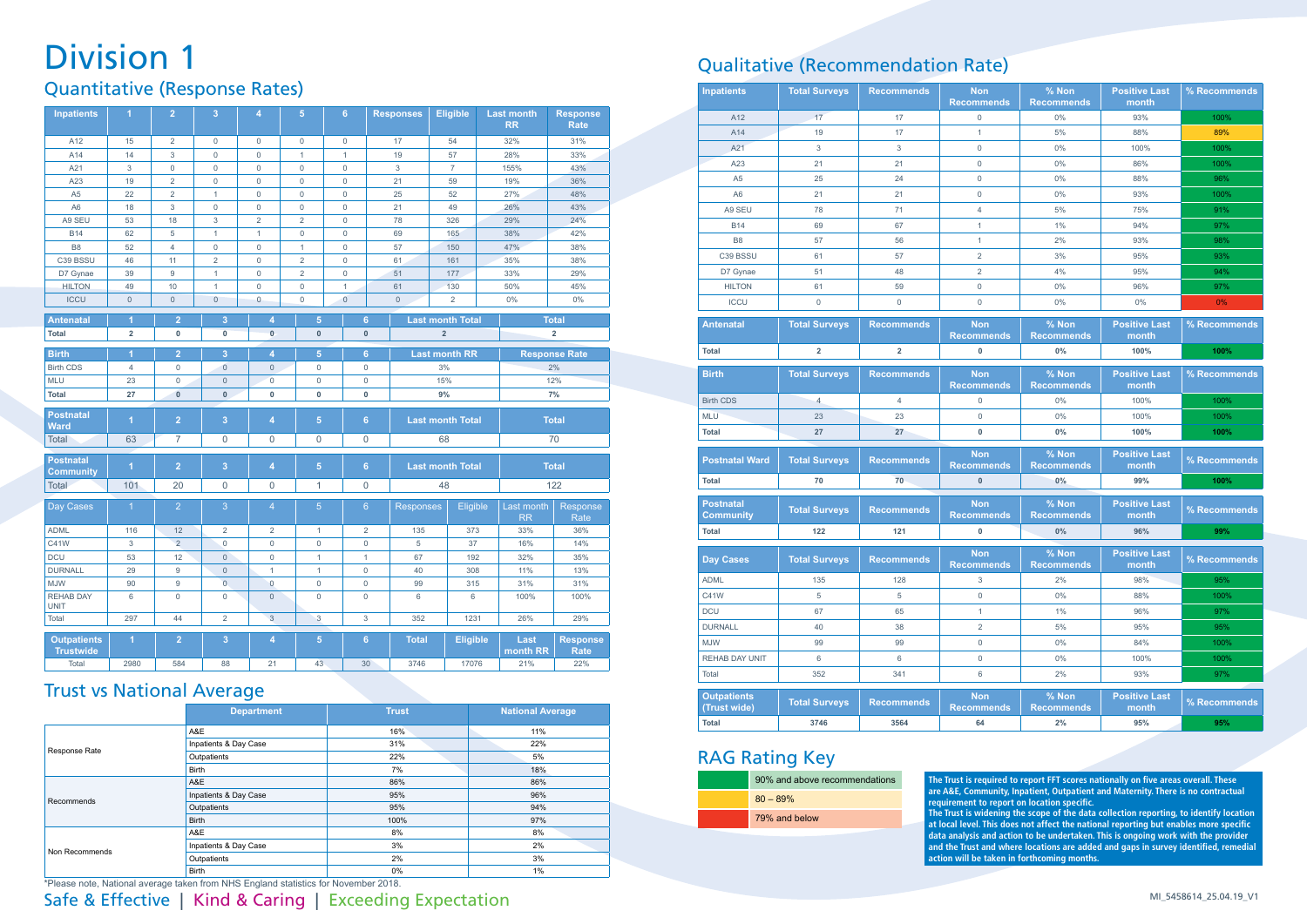# **Patient Experience Feedback - Division Two Quarter Four 2018/19**







### Response Rates



Total complaints where underpendent where underpendent the state of the state of the state of the state of the state of the state of the state of the state of the state of the state of the state of the state of the state o recorded represent an increase of **36%** 



### **Highlights**

- 62% of the closed complaints responded to within the organisational 30 working day timeframe.
- FFT 59% of the inpatient areas have been rated green for the recommendation rate (score of 90% or above).
- 90% overall divisional recommendation rate.

#### **Lowlights**

• PHSO – 3 cases referred to the PHSO for investigation.

### **Actions**

- Patient Experience Team to review the Improvement Toolkit form to allow for narrative around themes and comments to accompany the numerical data from complaints, FFT and PALS concerns.
- Local escalation process to be implemented by wards/ departments for those areas where underperformance has

### Outcomes for complaints closed

| <b>RWT Outcomes (Div 2)</b> | <b>NHS Digital National Average</b> |
|-----------------------------|-------------------------------------|
| 73% Not upheld              | 35.8% Not upheld                    |
| 21% Partially upheld        | <b>30.9% Partially upheld</b>       |
| <b>6%</b> Upheld            | <b>33.4%</b> Upheld                 |

\*Please note, National England average from NHS Digital Statistics for Q2 2018/19

# Safe & Effective | Kind & Caring | Exceeding Expectation **Safe & Effective | Kind & Caring | Exceeding Expectation**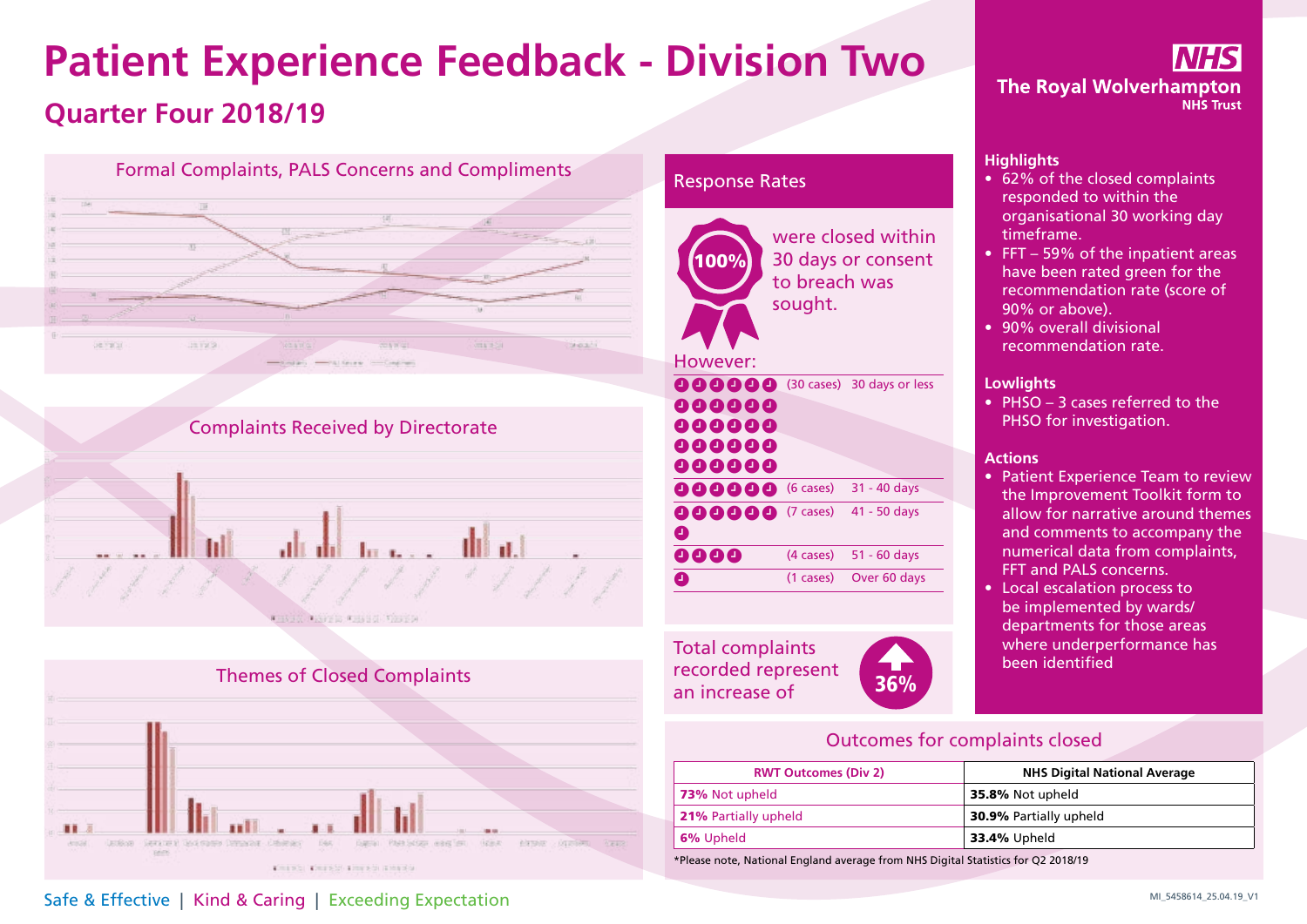# Division 2

### Quantitative (Response Rates)

| <b>Emergency</b><br><b>Department</b>  | $\overline{1}$           | $\overline{2}$            | $\overline{3}$      | 4                   | 5                   | $6\phantom{a}$      | <b>Responses</b> | <b>Eligible</b> | <b>RR</b> last<br>month    | <b>Response</b><br>Rate |
|----------------------------------------|--------------------------|---------------------------|---------------------|---------------------|---------------------|---------------------|------------------|-----------------|----------------------------|-------------------------|
| <b>AE</b>                              | 1078                     | 253                       | 76                  | 43                  | 90                  | 11                  | 1551             | 8931            | 17%                        | 17%                     |
| $ED$ ><br><b>PAEDS</b>                 | $\Omega$                 | $\Omega$                  | $\mathbf{0}$        | 0                   | 0                   | $\mathbf 0$         | $\Omega$         | 0               | 100%                       | 0%                      |
| <b>MIU</b>                             | 145                      | 20                        | 5                   | 4                   | $\overline{2}$      | $\overline{4}$      | 180              | 1060            | 16%                        | 17%                     |
| <b>PHOENIX</b>                         | 146                      | 61                        | 5                   | 12                  | 13                  | $\overline{4}$      | 241              | 2451            | 9%                         | 10%                     |
| Total                                  | 1369                     | 334                       | 86                  | 59                  | 105                 | 19                  | 1972             | 12442           | 15%                        | 16%                     |
| Inpatients                             | $\overline{1}$           | $\overline{2}$            | $\overline{3}$      | $\overline{4}$      | 5 <sup>5</sup>      | $6\overline{6}$     | Responses        | Eligible        | Last month<br><b>RR</b>    | Response<br>Rate        |
| A7                                     | 14                       | $\overline{7}$            | $\mathbf{1}$        | $\mathbf{1}$        | $\mathbf{1}$        | $\mathbf 0$         | 24               | 32              | 160%                       | 75%                     |
| A <sub>8</sub>                         | 3                        | 16                        | 3                   | $\overline{2}$      | $\mathbf 0$         | $\overline{0}$      | 24               | 17              | 33%                        | 141%                    |
| B11 CHU                                | $\overline{\mathcal{I}}$ | $6\,$                     | $\mathbf{0}$        | $\mathbf{1}$        | $\mathbf{1}$        | $\mathbf{0}$        | 15               | 48              | 20%                        | 31%                     |
| B <sub>12</sub> ASU                    | 23                       | $\overline{4}$            | $\overline{0}$      | $\theta$            | $\mathsf{O}\xspace$ | $\mathbf{0}$        | 27               | 42              | 36%                        | 64%                     |
| C15                                    | 9                        | $\mathbf 3$               | $\mathsf{O}\xspace$ | $\mathbf 0$         | $\mathbf{1}$        | 0                   | 13               | 43              | 10%                        | 30%                     |
| C16                                    | $\overline{4}$           | $\mathbf{1}$              | $\mathbf 0$         | $\overline{0}$      | $\overline{1}$      | $\mathbf{1}$        | $\overline{7}$   | 50              | 21%                        | 14%                     |
| C17                                    | 6                        | $\mathbf{1}$              | $\mathbf{0}$        | $\mathbf{0}$        | 0                   | $\mathbf 0$         | $\overline{7}$   | 24              | 14%                        | 29%                     |
| C18                                    | $\mathsf g$              | $\ensuremath{\mathsf{3}}$ | $\mathsf{O}\xspace$ | $\mathbf 0$         | $\mathsf{O}\xspace$ | $\mathsf{O}\xspace$ | 12               | 43              | 21%                        | 28%                     |
| C <sub>19</sub>                        | 8                        | $\mathbf{1}$              | $\mathbf 0$         | $\mathsf{O}\xspace$ | $\mathsf{O}\xspace$ | 1                   | 10               | 49              | 18%                        | 20%                     |
| C21 AMU                                | 57                       | $6\phantom{a}$            | $\mathbf{1}$        | 1                   | 3                   | $\mathbf 0$         | 68               | 282             | 21%                        | 24%                     |
| C <sub>22</sub>                        | $\overline{5}$           | $\sqrt{3}$                | $\mathbf 0$         | $\mathbf 0$         | $\mathbf{1}$        | $\mathbf 0$         | $\mathsf g$      | 27              | 13%                        | 33%                     |
| C <sub>24</sub>                        | $\mathsf g$              | $\mathbf{1}$              | $\overline{c}$      | $\mathbf 0$         | $\mathbf{1}$        | $\mathbf{1}$        | 14               | 85              | 23%                        | 16%                     |
| C <sub>25</sub>                        | $\overline{2}$           | $\overline{4}$            | $\mathbf 0$         | 1                   | $\mathsf{O}\xspace$ | $\mathbf 0$         | $\overline{7}$   | 37              | 14%                        | 19%                     |
| C35 Deansley                           | $\overline{5}$           | $\mathsf{O}\xspace$       | $\mathsf{O}\xspace$ | $\mathsf{O}\xspace$ | $\mathsf{O}\xspace$ | $\mathsf{O}\xspace$ | 5                | 32              | 19%                        | 16%                     |
| <b>FAIROAK</b>                         | $\,$ 6 $\,$              | $\overline{2}$            | $\mathbf 0$         | $\mathbf 0$         | $\mathbf 0$         | $\mathbf{0}$        | 8                | 23              | 89%                        | 35%                     |
| W1                                     | $\overline{2}$           | $\overline{2}$            | $\mathsf 0$         | 0                   | 0                   | 0                   | $\overline{4}$   | 13              | 38%                        | 31%                     |
| W <sub>2</sub>                         | $\overline{1}$           | $\overline{3}$            | $\mathbf 0$         | $\mathbf 0$         | $\mathbf 0$         | $\mathbf{0}$        | $\overline{4}$   | 17              | 28%                        | 24%                     |
| Day Cases                              | $\overline{1}$           | $\overline{2}$            | 3                   | $\overline{4}$      | $\overline{5}$      | $6\phantom{1}$      | <b>Responses</b> | Eligible        | Last month<br><b>RR</b>    | Response<br>Rate        |
| <b>ADML</b>                            | 116                      | 12                        | $\overline{2}$      | $\overline{2}$      | $\mathbf{1}$        | $\overline{c}$      | 135              | 373             | 33%                        | 36%                     |
| C41W                                   | 3                        | $\overline{2}$            | $\mathbf 0$         | $\mathbf{0}$        | $\mathbf{0}$        | $\mathbf 0$         | 5                | 37              | 16%                        | 14%                     |
| <b>DCU</b>                             | 53                       | 12                        | $\mathbf 0$         | $\mathsf 0$         | 1                   | $\mathbf{1}$        | 67               | 192             | 32%                        | 35%                     |
| <b>DURNALL</b>                         | 29                       | 9                         | $\mathsf{O}\xspace$ | $\mathbf{1}$        | $\mathbf{1}$        | $\mathsf{O}\xspace$ | 40               | 308             | 11%                        | 13%                     |
| <b>MJW</b>                             | 90                       | 9                         | $\mathsf{O}\xspace$ | $\mathbf 0$         | $\mathsf{O}\xspace$ | $\mathbf 0$         | 99               | 315             | 31%                        | 31%                     |
| <b>REHAB DAY</b><br><b>UNIT</b>        | 6                        | $\mathbf 0$               | $\mathsf{O}\xspace$ | $\mathsf{O}\xspace$ | $\mathbf{0}$        | $\mathsf{O}\xspace$ | $\,6\,$          | 6               | 100%                       | 100%                    |
| Total                                  | 297                      | 44                        | $\overline{2}$      | 3                   | $\mathsf 3$         | 3                   | 352              | 1231            | 26%                        | 29%                     |
| <b>Outpatients</b><br><b>Trustwide</b> | $\blacktriangleleft$     | $\overline{2}$            | 3                   | $\overline{4}$      | $\overline{5}$      | $6\phantom{a}$      | <b>Total</b>     | Eligible        | Last<br>month<br><b>RR</b> | <b>Response</b><br>Rate |
| Total                                  | 2980                     | 584                       | 88                  | 21                  | 43                  | 30                  | 3746             | 17076           | 21%                        | 22%                     |

### RAG Rating Key



**The Trust is required to report FFT scores nationally on five areas overall. These are A&E, Community, Inpatient, Outpatient and Maternity. There is no contractual requirement to report on location specific.**

**The Trust is widening the scope of the data collection reporting, to identify location at local level. This does not affect the national reporting but enables more specific data analysis and action to be undertaken. This is ongoing work with the provider and the Trust and where locations are added and gaps in survey identified, remedial action will be taken in forthcoming months.**

## Qualitative (Recommendation Rate)

| <b>Emergency</b><br><b>Department</b> | <b>Total Surveys</b> | <b>Recommends</b> | <b>Positive Last</b><br><b>Month</b> | % Recommends I | <b>Non</b><br><b>Recommends</b> | $%$ Non<br><b>Recommends</b> |
|---------------------------------------|----------------------|-------------------|--------------------------------------|----------------|---------------------------------|------------------------------|
| <b>AE</b>                             | 1551                 | 1331              | 85%                                  | 86%            | 133                             | 9%                           |
| $ED$ > PAEDS                          |                      |                   | 93%                                  | $0\%$          |                                 | $0\%$                        |
| <b>MIU</b>                            | 180                  | 165               | 100%                                 | 92%            |                                 | 3%                           |
| <b>PHOENIX</b>                        | 241                  | 207               | 82%                                  | 86%            | 25                              | 10%                          |
| Total                                 | 1972                 | 1703              | 86%                                  | 86%            | 164                             | 8%                           |

| <b>Inpatients</b>   | <b>Total Surveys</b> | <b>Recommends</b> | <b>Non</b><br><b>Recommends</b> | % Non<br><b>Recommends</b> | <b>Positive Last</b><br>month | % Recommends |
|---------------------|----------------------|-------------------|---------------------------------|----------------------------|-------------------------------|--------------|
| A7                  | 24                   | 21                | $\overline{2}$                  | 8%                         | 88%                           | 88%          |
| A <sub>8</sub>      | 24                   | 19                | $\overline{2}$                  | 8%                         | 100%                          | 79%          |
| B <sub>11</sub> CHU | 15                   | 13                | $\overline{2}$                  | 13%                        | 91%                           | 87%          |
| B <sub>12</sub> ASU | 27                   | 27                | $\mathbf 0$                     | $0\%$                      | 67%                           | 100%         |
| C <sub>15</sub>     | 13                   | 12                | 1                               | 8%                         | 33%                           | 92%          |
| C <sub>16</sub>     | $\overline{7}$       | 5                 | 4                               | 14%                        | 80%                           | 71%          |
| C <sub>17</sub>     | $\overline{7}$       | $\overline{7}$    | $\Omega$                        | $0\%$                      | 75%                           | 100%         |
| C18                 | 12                   | 12                | $\mathbf 0$                     | $0\%$                      | 100%                          | 100%         |
| C <sub>19</sub>     | 10                   | 9                 | $\mathbf 0$                     | $0\%$                      | 89%                           | 90%          |
| C21 AMU             | 68                   | 63                | 4                               | 6%                         | 92%                           | 93%          |
| C <sub>22</sub>     | 9                    | 8                 | и                               | 11%                        | 100%                          | 89%          |
| C <sub>24</sub>     | 14                   | 10                | и                               | 7%                         | 79%                           | 71%          |
| C <sub>25</sub>     | $\overline{7}$       | 6                 | 4                               | 14%                        | 83%                           | 86%          |
| C35 Deansley        | 5                    | 5                 | 0                               | $0\%$                      | 100%                          | 100%         |
| <b>FAIROAK</b>      | 8                    | 8                 | $\overline{0}$                  | $0\%$                      | 100%                          | 100%         |
| W1                  | 4                    | 4                 | 0                               | $0\%$                      | 100%                          | 100%         |
| W <sub>2</sub>      | 4                    | 4                 | $\Omega$                        | $0\%$                      | 80%                           | 100%         |

| Day Cases             | <b>Total Surveys</b> | <b>Recommends</b> | <b>Non</b><br><b>Recommends</b> | $%$ Non<br><b>Recommends</b> | <b>Positive Last</b><br><b>Month</b> | % Recommends |
|-----------------------|----------------------|-------------------|---------------------------------|------------------------------|--------------------------------------|--------------|
| <b>ADML</b>           | 135                  | 128               |                                 | 2%                           | 98%                                  | 95%          |
| C41W                  | 5                    | 5                 |                                 | 0%                           | 88%                                  | 100%         |
| <b>DCU</b>            | 67                   | 65                |                                 | 1%                           | 96%                                  | 97%          |
| <b>DURNALL</b>        | 40                   | 38                |                                 | 5%                           | 95%                                  | 95%          |
| <b>MJW</b>            | 99                   | 99                |                                 | 0%                           | 84%                                  | 100%         |
| <b>REHAB DAY UNIT</b> | 6                    | 6                 | $\Omega$                        | 0%                           | 100%                                 | 100%         |
| Total                 | 352                  | 341               | 6                               | 2%                           | 93%                                  | 97%          |

| <b>Outpatients</b><br>Trustwide | <b>Total Surveys</b> | <b>Recommends</b> | Non<br>Recommends | $%$ Non<br>Recommends | <b>Month</b> | l Positive Last  │ % Recommends ┃ |
|---------------------------------|----------------------|-------------------|-------------------|-----------------------|--------------|-----------------------------------|
| Total                           | 3746                 | 3564              | 64                | 2%                    | 95%          | 95%                               |

### Trust vs National Average

|                | <b>Department</b>     | <b>Trust</b> | <b>National Average</b> |
|----------------|-----------------------|--------------|-------------------------|
|                | A&E                   | 16%          | 11%                     |
| Response Rate  | Inpatients & Day Case | 31%          | 22%                     |
|                | Outpatients           | 22%          | 5%                      |
|                | <b>Birth</b>          | 7%           | 18%                     |
|                | A&E                   | 86%          | 86%                     |
| Recommends     | Inpatients & Day Case | 95%          | 96%                     |
|                | Outpatients           | 95%          | 94%                     |
|                | <b>Birth</b>          | 100%         | 97%                     |
|                | A&E                   | 8%           | 8%                      |
| Non Recommends | Inpatients & Day Case | 3%           | 2%                      |
|                | Outpatients           | 2%           | 3%                      |
|                | <b>Birth</b>          | $0\%$        | 1%                      |

\*Please note, National average taken from NHS England statistics for November 2018.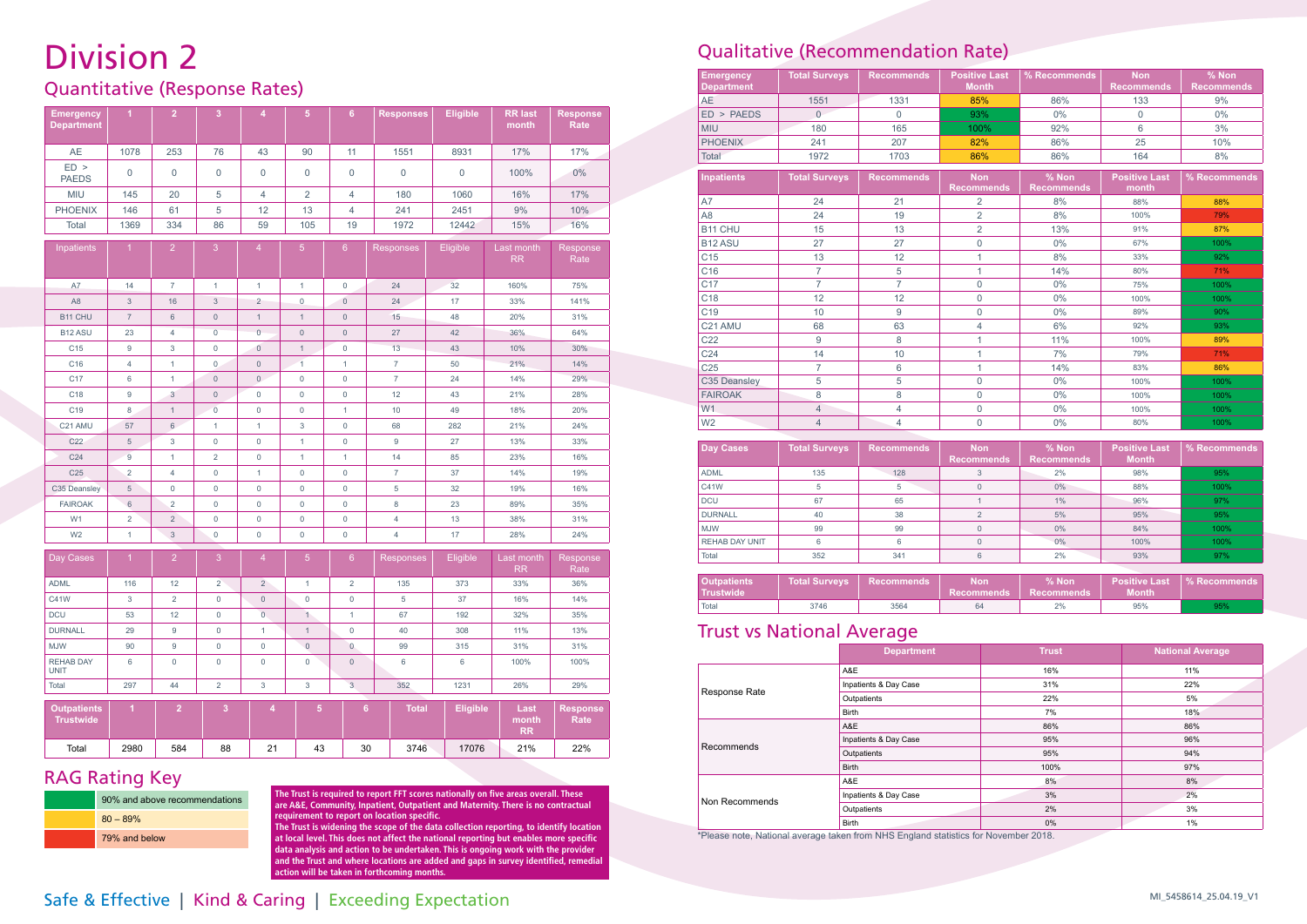# **Patient Experience Feedback - Division Three Quarter Four 2018/19**







### Response Rates



Total complaints recorded represent recorded represent<br>an increase of 23%



IHS **The Royal Wolverhampton NHS Trust** 

### **Highlights**

- 64% of the closed complaints responded to within the organisational 30 working day timeframe
- PHSO No new cases referred to the PHSO.

#### **Lowlights**

• Primary Care – 1 complaint exceeded the Trust 30 day response timeframe without consent to breach.

#### **Actions**

- Patient Experience Team to review the Improvement Toolkit form to allow for narrative around themes and comments to accompany the numerical data from complaints, FFT and PALS concerns.
- Local escalation process to be implemented by wards/ departments for those areas where underperformance has been identified.

### Outcomes for complaints closed

| <b>RWT Outcomes (Div 3)</b> | <b>NHS Digital National Average</b> |
|-----------------------------|-------------------------------------|
| 50% Not upheld              | 35.8% Not upheld                    |
| <b>36%</b> Partially upheld | <b>30.9% Partially upheld</b>       |
| <b>14%</b> Upheld           | <b>33.4 %</b> Upheld                |

\*Please note, National England average from NHS Digital Statistics for Q2 2018/19

### Safe & Effective | Kind & Caring | Exceeding Expectation **Safe & Effective | Kind & Caring | Exceeding Expectation**